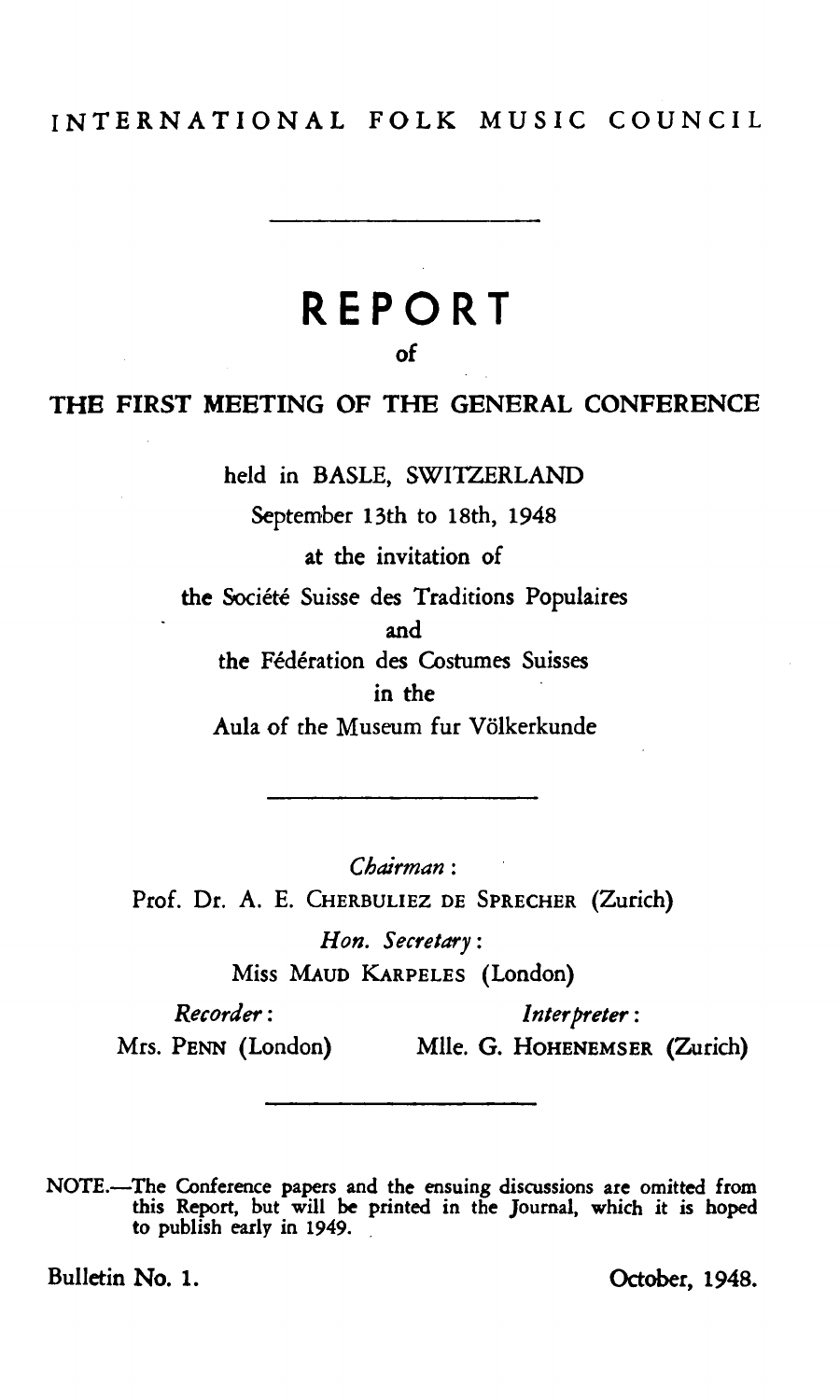# CONTENTS.

|                                          |                                                                                                                                                                                                                                |                                     |                      |                                 |                |               | r vor |
|------------------------------------------|--------------------------------------------------------------------------------------------------------------------------------------------------------------------------------------------------------------------------------|-------------------------------------|----------------------|---------------------------------|----------------|---------------|-------|
| Delegations                              | and the contract of the contract of the contract of the contract of the contract of the contract of the contract of the contract of the contract of the contract of the contract of the contract of the contract of the contra |                                     |                      | $\ldots$                        | $\cdots$       | .             | 3     |
|                                          |                                                                                                                                                                                                                                |                                     |                      | $\cdots$                        | $\cdots$       | $\cdots$      | 5     |
|                                          |                                                                                                                                                                                                                                |                                     |                      | $\ddots$                        | $\cdots$       | .             | 6     |
| Report of the Executive Board            |                                                                                                                                                                                                                                |                                     | $\sim$ $\sim$ $\sim$ | $\ddotsc$                       | $\ldots$       | $\ldots$      | 7     |
| Unesco<br>$\cdots$ $\cdots$              | $\ddotsc$                                                                                                                                                                                                                      | $\cdots$                            | $\sim$ $\sim$ $\sim$ | $\ddotsc$                       | $\ddotsc$      | $\ddotsc$     | 8     |
| Proposed Alterations to Constitution     |                                                                                                                                                                                                                                |                                     |                      | $\ddotsc$                       | $\cdots$       | $\ddotsc$     | 9     |
| Adoption of Constitution                 |                                                                                                                                                                                                                                |                                     |                      | $\ddotsc$                       | $\ddotsc$      | $\ddotsc$     | 10    |
| Election of Officers and Executive Board |                                                                                                                                                                                                                                |                                     |                      | $\mathbf{1}$ , $\mathbf{1}$     | $\ddotsc$      | $\cdots$      | 11    |
| Publication of Journal                   |                                                                                                                                                                                                                                | $\sim 100$ and $\sim 100$           | $\cdots$             | $\ddotsc$                       | $\cdots$       | .             | 11    |
| Finance                                  |                                                                                                                                                                                                                                |                                     | $\ddots$             | $\ddotsc$                       | $\cdots$       | .             | 12    |
| International Festivals and next Meeting |                                                                                                                                                                                                                                |                                     |                      | of                              | the General    |               |       |
| Conference<br>$\dddotsc$                 | $\sim$ $\sim$ $\sim$ $\sim$ $\sim$                                                                                                                                                                                             | $\cdots$                            | .                    | $\cdots$                        | 44             | $\ddotsc$     | 14    |
| Bureau of Information                    |                                                                                                                                                                                                                                | $\ddots$                            | $\cdots$             | $\cdots$                        | $\cdots$       | $\cdots$      | 15    |
| Directory of Folk Music Organisations    |                                                                                                                                                                                                                                |                                     |                      | $\ddotsc$                       | $\cdots$       | .             | 16    |
| Manual for Collectors                    | $\sim$ $\sim$                                                                                                                                                                                                                  | $\sim$ $\sim$                       | $\ddotsc$            | .                               | $\cdots$       | $\ddotsc$     | 16    |
| International Song Book                  |                                                                                                                                                                                                                                |                                     | $\ddotsc$            | $\ddotsc$                       | $\ldots$       | $\ddotsc$     | 17    |
| Proposed Meeting of Experts              |                                                                                                                                                                                                                                |                                     | $\ddotsc$            | $\ddotsc$                       | $\ddotsc$      | $\cdots$      | 17    |
| Co-option to the Executive Board         |                                                                                                                                                                                                                                |                                     | $\cdots$             | $\cdots$                        | $\ddotsc$      | $\ddotsc$     | 17    |
| Freiburg Folk Song Archives              |                                                                                                                                                                                                                                | $\ddotsc$                           | $\cdots$             | $\ddotsc$                       | $\cdots$       | $\ddotsc$     | 17    |
| Finance (continued)                      |                                                                                                                                                                                                                                | $\ddotsc$                           | $\cdots$             | $\mathbf{1}$ , and $\mathbf{1}$ | $\ddotsc$      | $\cdots$      | 18    |
| Appointment of Vice-Chairman             |                                                                                                                                                                                                                                |                                     | .                    | $\sim 100$ km s $^{-1}$         | $\ddotsc$      | $\ddotsc$     | 18    |
| Votes of Thanks                          |                                                                                                                                                                                                                                | $\mathcal{L} = \{1, 2, \ldots, n\}$ | $\cdots$             | <b>Contract Contract</b>        | $\cdots$       | $\ddotsc$     | 18    |
| Papers presented but not read            |                                                                                                                                                                                                                                |                                     | $\cdots$             | $\ddotsc$                       | $\cdots$       | $\cdots$      | 20    |
| Evening Lectures                         |                                                                                                                                                                                                                                | $\sim$ $\sim$                       | $\cdots$             | <b>Contract</b>                 | $\sim 100$     | $\ddotsc$     | 20    |
| Receptions and Excursions                |                                                                                                                                                                                                                                |                                     | $\cdots$             |                                 | een voorzen in | $\sim$ .<br>. | 21    |
| Financial Statement (Appendix)           |                                                                                                                                                                                                                                |                                     | $\ddotsc$            | $\ddotsc$                       | $\ddotsc$      | $\ddotsc$     | 22    |
|                                          |                                                                                                                                                                                                                                |                                     |                      |                                 |                |               |       |
|                                          |                                                                                                                                                                                                                                |                                     |                      |                                 |                |               |       |

PAGE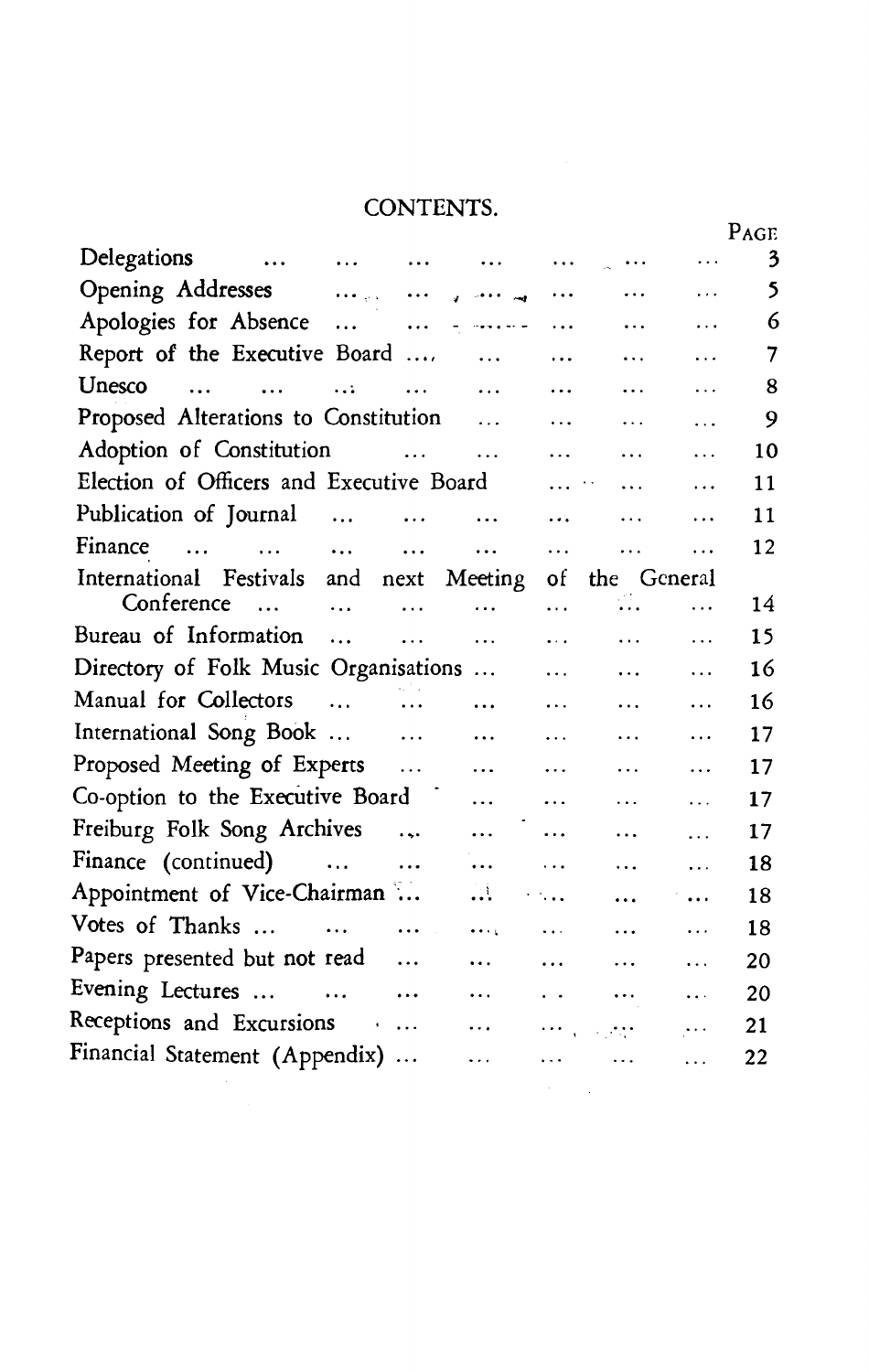#### DELEGATIONS

#### Canada:

PROF. CLAUDE CHAMPAGNE (Montreal): rep. the University of Montreal.

#### Cyprus:

DR. SOLON MICHAEUDES (Limassol).

#### Czechoslovakia:

DR. KAREL VETTERL (Brno): rep. the Moravian-Silesian Committee of the State Institution for Folk Music.

#### Denmark:

MR. POUL LORENZEN (Arnum): rep. the Danish Folk Dance Society.

#### Finland:

PROF. A. O. VAISANEN (Helsinki): rep. the Finnish Government.

#### Germany:

, DR. WILHELM HEISKE (Freiburg i. Breisgau). DR. E. W ALTER SEEMANN (Freiburg i. Breisgau). PROF. DR. WALTER WIORA (Freiburg i. Breisgau).

#### Hungary:

PROF. SANDOR VERESS (Budapest).

#### Iceland:

MR. HALLGRIMUR HELGASON (Reykjavik).

#### Italy:

PROF. LUIGI COLACICCHI (Rome): rep. lspettorato Spettacolo Informazioni e Proprieta iotellectuale.

SIGNOR AVV. G. MÁLAVASI (Rome): rep. Ente Nazionale Assistenza Lavoratori.

MAESTRO GIORGIO NATALETTI (Rome): rep. the Italian Government and Comitato ltaliano Arti e Tradizioni Popolari.

#### Netherlands:

DR. ARNOLD BAKE (Netherlands, London and India).

DR. JAAP KUNST (Amsterdam): rep. the Royal Netherlands Government. MR. VAN OSS.

#### Norway:

DR. O. M. SANDVIK (Oslo): rep. the Norwegian Government.

DR. OLAV GURVIN (Oslo): rep. the University of Oslo.

#### Spain:

EL REV. PADRE P. DONOSTJA (Barcelona).

#### Sweden:

PROF. DR. CARL ALLAN MOFERG (Upsala): rep. the Swedish Government.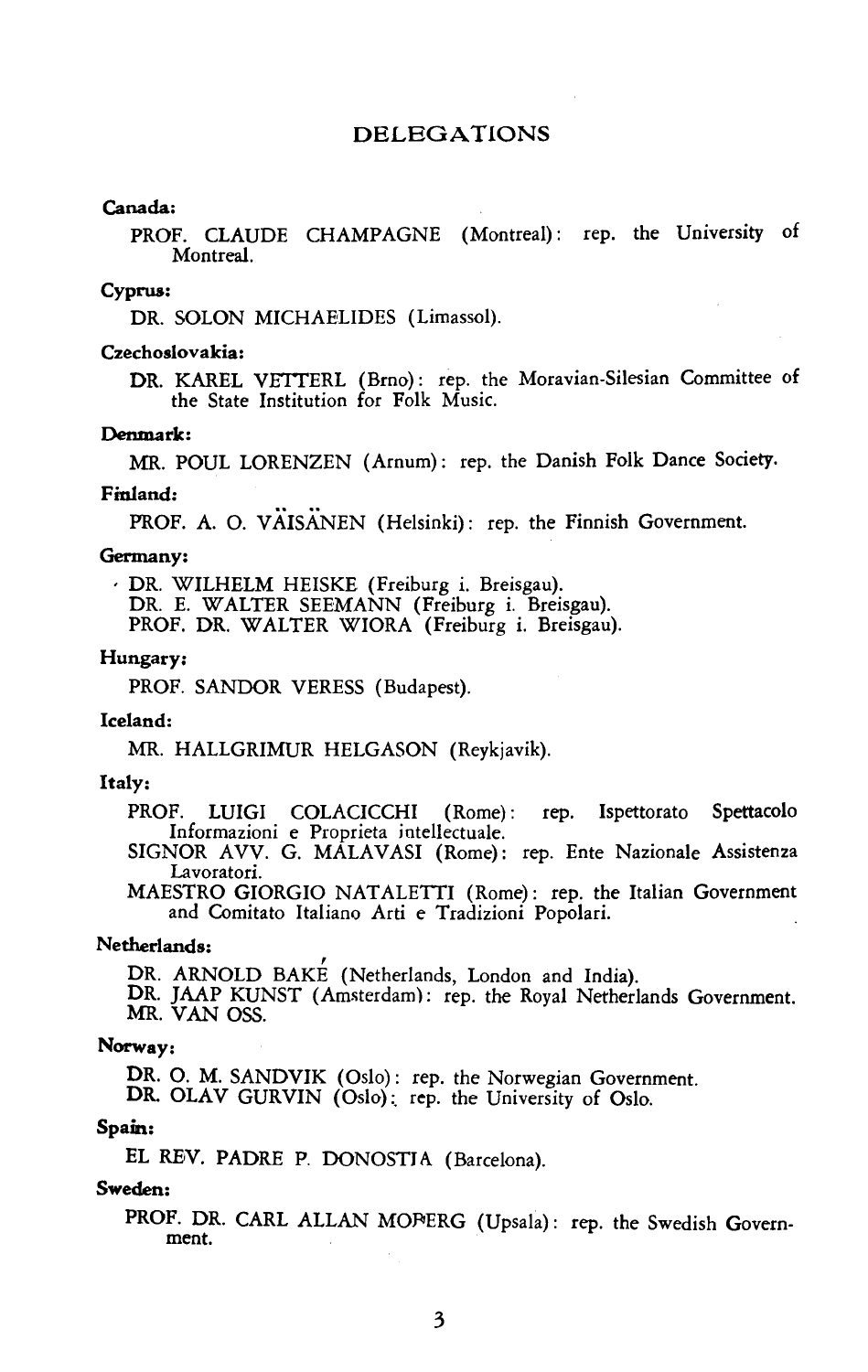#### Switzerland:

PROF. DR. 'W. ALTWEGG (Basle): former Principal of the Schweiz. Volksliedarchiv.

M. PIERRE BORDIER (Versoix).

- PROF. DR. S. BAUD-BOVY (Geneva). DR. E. BAUMANN (Basle): President of the Schweiz. Gesellschaft fiir Volkskunde. .. DR. P. D. A. BUHLER (Basle): Conservator of the Museum fiir
- Volkerkunde.

PROF. DR. A. CHERBULIEZ-de SPRECHER (Zurich).

DR. P. D. A. GEERING (Basle): rep. the Internationale Gesellschaft fiir Musikwissenschaft and the Schweiz. Musikforschende Gesellschaft.

PROF. DR. ELSA MAHLER (Basle).

- DR. ALFONS MAISSEN (Chur).
- PROF. DR. K. MEULI (Basle).
- HR. RUDOLF MOSER (Basle): Principal of the Schweiz. Volksliedarchiv.<br>FRL. DR. A. STOECKLIN (Basle): Archivist of the Schweiz. Volks-
- FRL. DR. A. STOECKLIN (Basle): Archivist of the Schweiz. liedarchiv.
- FRL. LOUISE WITZIG (Zürich): rep. the Schweiz. Trachten-und Volksliedvereinigung.

DR. EMIL WYDLER (Seengen).

#### Turkey:

PROF. A. ADNAN SAYGUN (Ankara): rep. the Turkish Government.

#### United Kingdom:

MRS. JOHN L. CAMPBELL (Isle of Canna).

MR. FRANCIS COLLINSON (London).

MR. W. S. GWYNN WILLIAMS (Llangollen).

MISS MAUD KARPELES (London).

MISS ]BAN MILLIGAN (Glasgow): rep. the Scottish Country Dance Society.

MRS. PENN (London).

MR. A. McC. SHIELDS, H.M.I. (Aberdeen): rep. the Scottish Education Department.

- MR. PATRICK SHULDHAM SHAW (London): rep. The English Folk Dance and Song Society.
- DR. F. G. K. WESTCOTT. H.M.I. (Louth): rep. His Majesty's Government in the United Kingdom.

MISS BERYL DE ZOETE (London).

#### West Indies:

MR. EDRIC CONNOR (Trinidad and London).

#### Observer:

M. L. H. CORREA DE AZEVEDO: rep. Unesco.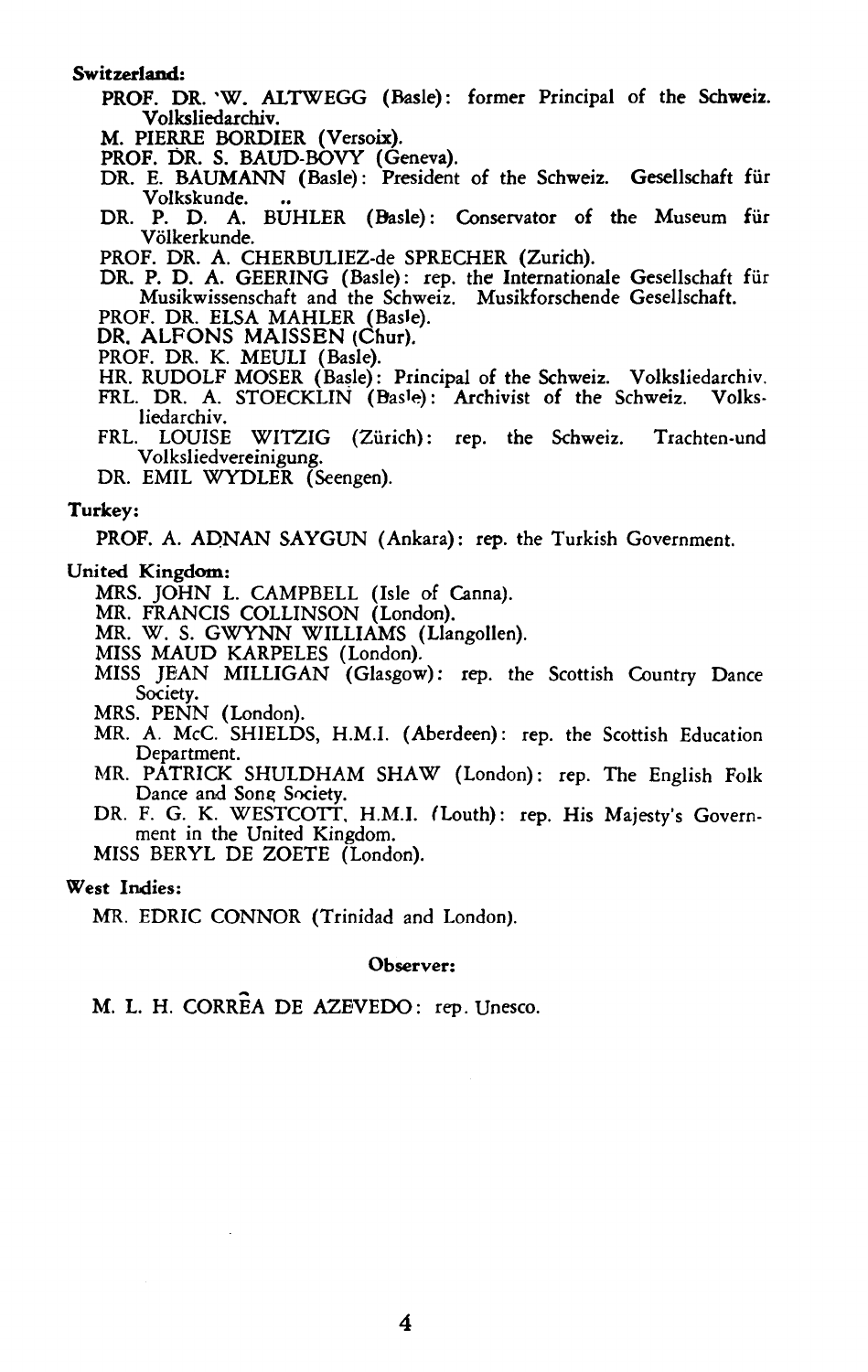### 1. Opening Addresses.

THE CHAIRMAN, PROFESSOR CHERBULIEZ, thanked the Council for the honour it had done him and his country in inviting him to take the Chair. He paid a tribute to the Council's President, Dr. Ralph Vaughan Williams, who, he'said, should have been in his place but was unable to travel to Basle. Professor Cherbuliez welcomed the delegates in the name of the two Swiss organisations which had together made all the arrangements for the holding of the Conference, namely :- Das Schweizerische Trachtenvereinigung (Fédération des Costumes Suisses) and Die Schweizeriche Gesellschaft fiir Volkskunde (Societe Suisse des Traditions Populaires).

Professor Cherbuliez said that for technical reasons the official languages of the Conference were English and French but that in addition to these official languages we all had one common tongue, that of Folk Music. He hoped that by means of this basic language all the members present would be welded together in a spirit of friendship and happy co-operation.

DR. BAUMANN, PRESIDENT OF THE SCHWEIZ. GESELL-SCHAFT FUR VOLKSKUNDE, followed the Chairman in offering a welcome to the delegates on behalf of . the Schweizerische Gesellschaft fiir Volkskunde, an organisation which had much in common with the Council. He referred to the Folk Song Archives with its record of fifty years' work which had been brought into being by Eduard Hoffmann Krayer, the founder of the Schweizerische Gesellschaft fiir Volkskunde. He was happy and proud that the Council had chosen for the seat of its Conference a land united in multiformity, in which different cultures and religions existed peaceably side by side, in the midst of a divided, tortured and troubled world. He hoped that the work of the Conference would constitute a small contribution towards world understanding and reconciliation.

MISS KARPELES, HON. SECRETARY OF THE I.F.M.C., thanked the Chairman and Dr. Baumann in the name of the Council for their welcome and added her thanks to the two Societies who were acting as hosts to the Conference. She mentioned in particular the names of Dr. Bühler, Director of the Museum für Völkerkunde where the Conference was taking place; Dr. Krayer who had found hospitality for the delegates; and Miss Witzing who had carried on her shoulders the main responsibility for the organisation of the Conference in Basle. Miss Karpeles said that it was a great delight and honour to be able to hold the Conference in Basle : she could think of no city in which one felt more immediately at home. She added that it seemed a good omen that the first General Conference was being held in Switzerland, a country which, with its many languages and cultures presented a pattern of that unity in diversity which should always be the keynote of a Conference such as this.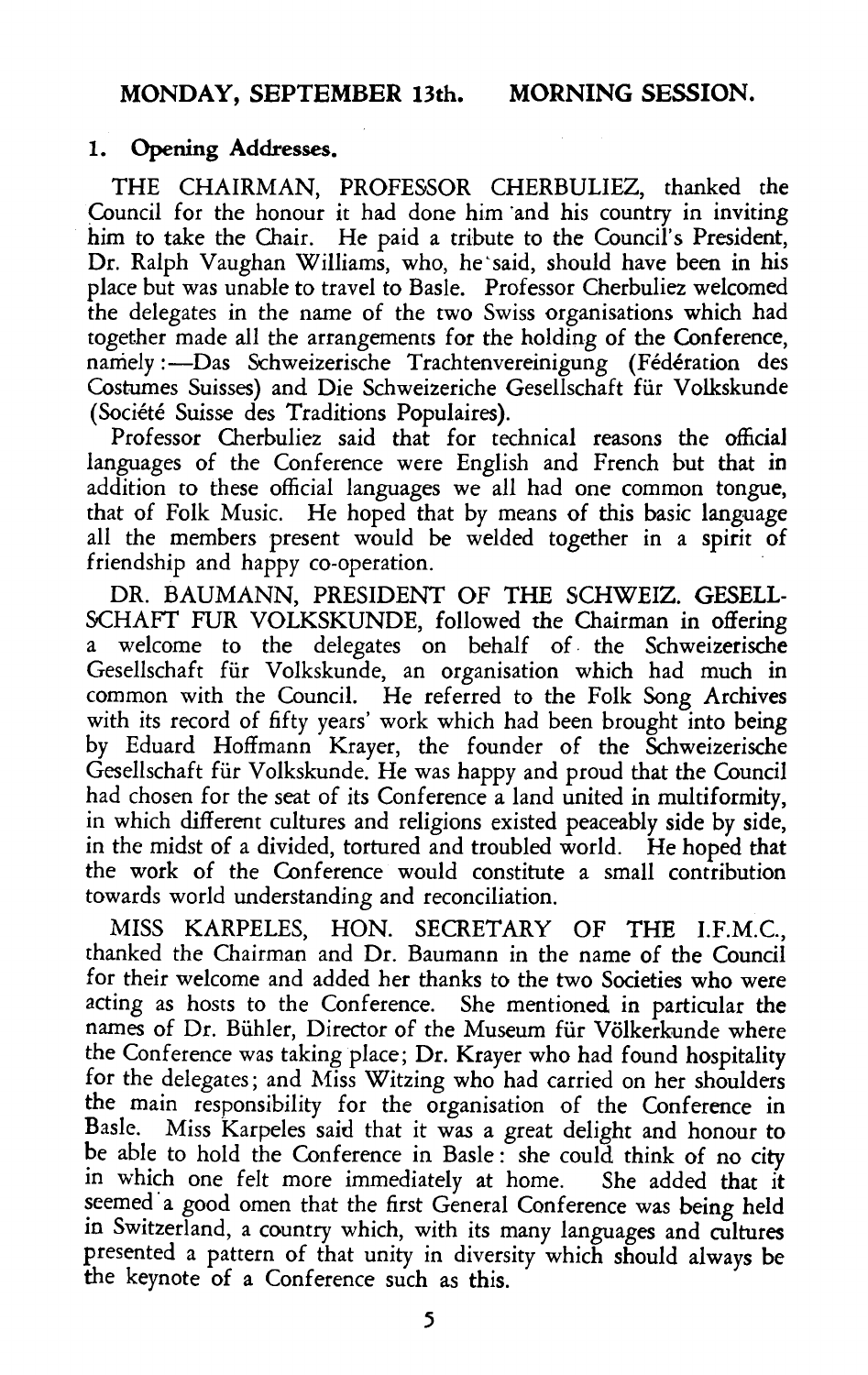THE CHAIRMAN then read a telegram of welcome from the Swiss Ministry of the Interior (Dept. of Culture, Science & Art).

NoTE: A message from His Britannic Majesty's Minister in Berne was received later in the week.

### 2. Apologies for Absence.

THE HON. SECRETARY read messages of good wishes for the success of the Conference, together with apologies for absence. These included a letter from the President, Dr. R. Vaughan Williams, in which he had written :

"I feel that our researches into the origins of our art have more than a scientific value, because they will help us to understand each other's point of view in so· many other things and will thus contribute to the much desired unity of nations."

Messages were received from the following Correspondents:-

AFRICA:

Mr. Hugh T. Tracey (rep. the African Music Society). Dr. K. P. Wachsmann (Uganda).

AUSTRIA:

Dr. W. Waldstein (rep. Oesterreichisches Volksliedwerk).

BELGIUM:

Prof. Ernest Closson (also rep. la Commission nationale Beige de la vieille chanson populaire). M. Eugène Colin. Dr. A. Marinus. BRAZIL:

Senhor Renato Almeida (also rep. Comissao Nacional de Folclore). CANADA:

Prof. Luc Lacourcière (rep. Archives de Folklore). Mr. T. F. McIlwraith. CHILE:

Snr. Eugenio Pereira Salas. Senorita Luisa Sepulveda. DENMARK:

Mr. Nils Schiorring (rep. Dansk Folkemindesamling). EIRE:

Dr. Donal O'Sullivan (also rep. the Irish Folklore Commission).

FINLAND:

Prof. Otto Andersson. Magister Yngvar Heikel (also rep. Brage and Finlands Svenska Folkdansring).

FRANCE:

Mile. C. Andral. Prof. *].* Cantaloube. M. Patrice Coirault. M. Roger Dévigne and Mlle. H. Godin (rep. the Phonotèque Nationale). M. J. M. Guilcher. Mme. M. d'Harcourt. Mme. Langevin. Mile. C. Marcel-Dubois (rep. the French Government). Prof. J. Martel. Mme. Humbert Sauvageot. GERMANY:

Prof. Dr. Fritz Jöde. Prof. Dr. Otto Lehmann. Prof. Dr .John Meier. Prof. Dr. Hans Mersman.

GREECE:

Dr. Minos Dounias. Dr. Petro Petridis.

HUNGARY:

Prof. Laszlo Lajtha.

ICELAND:

Dr. Pall Isolfsson.

ITALY:

Prof. R. Corso. Prof. Guilio Fara.

NETHERLANDS:

Miss Renske Nieweg.

NEW ZEALAND:

Mr. P. F. Robertson.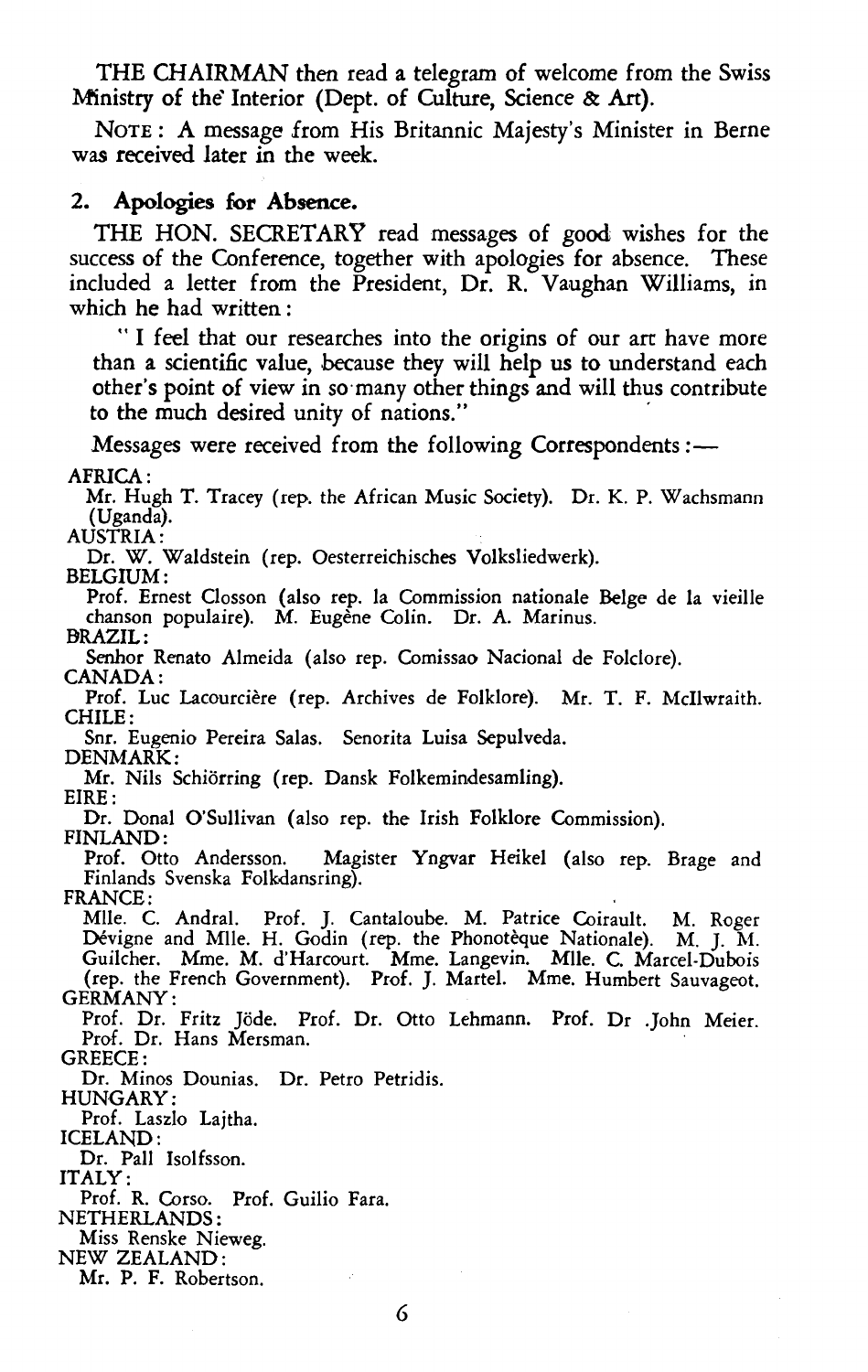POLAND:

Mgr. Jadwiga Sobieska } (rep. the Polish Government). Mgr. Marian Sobieski

PORTIJGAL:

Snr. Armando Leça. Dr. Artur Santos.

SWEDEN:

Intendent Matts Rehnberg. Dr. Erik Salven (rep. Ungdomsringen for Bygdekultur).

TURKEY:

Prof. M. Ragip Gazimihal.

UNITED KINGDOM:

Miss Violet Alford. Mr. John Lorne Campbell. Miss M. Dean-Smith. Mr. Frank Howes. Mr. Frederick Keel. Mr. D. N. Kennedy. Mrs. D. N. Kennedy. Prof. Sir John Myres. Dr. Joseph Needham. Miss Doreen Senior. Dr. R. Vaughan Williams, O.M. Rev. E. A. White. Sir Steuart Wilson.

UNITED STATES OF AMERICA:

Dr. Duncan Emrich. Mr. Percy Grainger. Mr. Alan Lomax. Mr. John Prof. Curt Sachs. Dr. Stith Shompson. Miss Evelyn Wells. YUGOSLAVIA:

M. Natko Devcic. Prof. Danitza Yankovitch.

- 3. Paper by Prof. William Altwegg (Basle): Das Volksliedarchiv (Basle).
- 4. Paper by Dr. O. M. Sandvik (Oslo): Norwegian music and its social significance.

# MONDAY, SEPTEMBER 13th. AFTERNOON SESSION.

5. Paper by Prof. Dr. W. Wiora (Freiburg i Br.): The Authenticity of Folk Melodies.

#### 6. Report of the Executive Board.

THE HON. SECRETARY presented the following Report of the Executive Board :-

The period under review (September 1947-1948) represents the first year of the Council's existence and pending the holding of this Conference the Executive Board has not initiated any major project. Considerable work has however been done by the secretariat in building up the organisation, establishing contacts, and in preparing for the first meeting of the General Conference. The Executive Board would like to place on record its thanks to the Société Suisse des Traditions populaires and to the Fédération des Costumes Suisses for having invited the Conference to Basle and for the excellent arrangements that have been made.

140 Correspondents, representing 35 countries, have been appointed by the Board. These Correspondents are representatives of folk music organisations as well as individual experts. The countries represented are :

Africa, Austria, Belgium, Brazil, Bulgaria, Canada, Chile,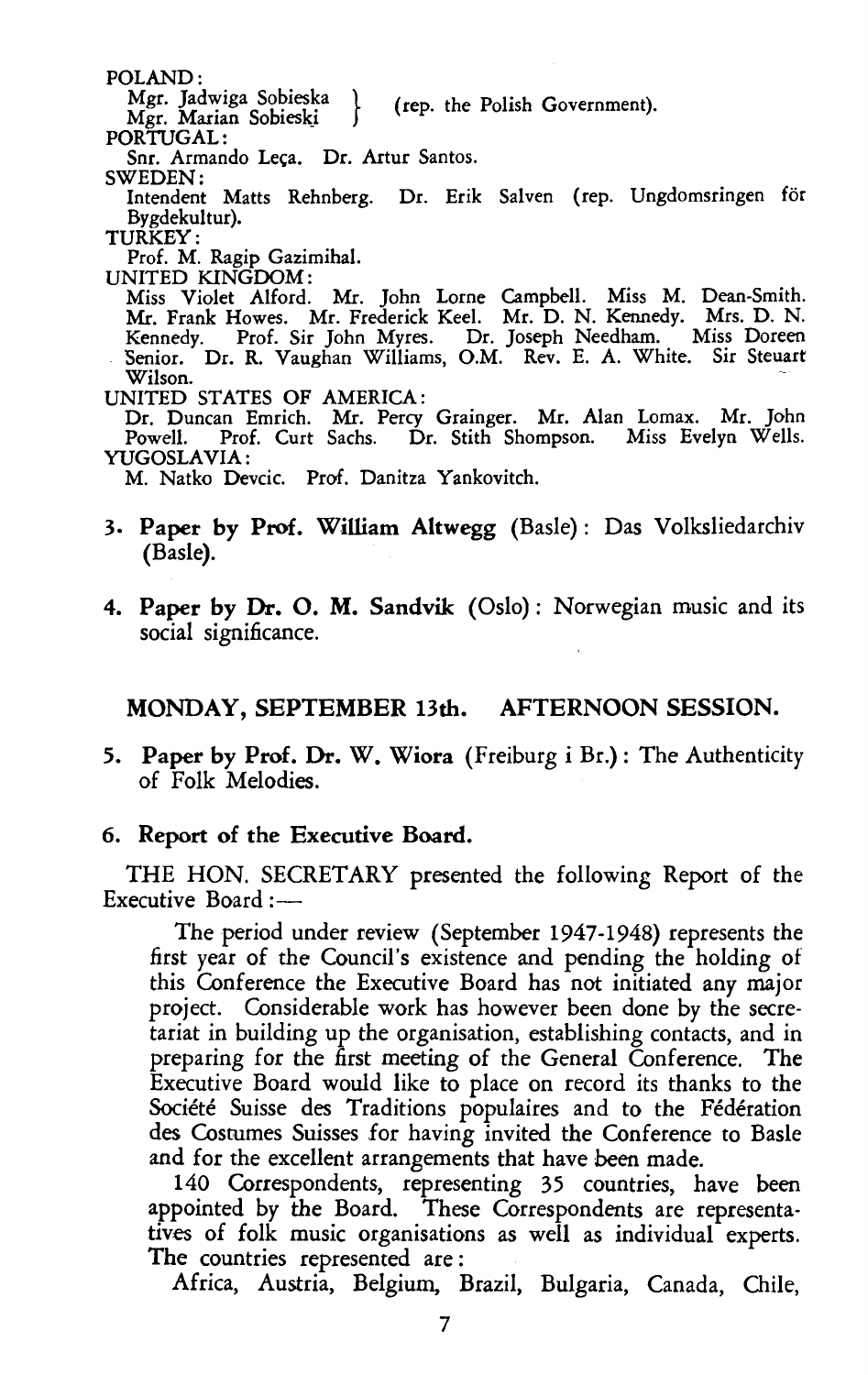China, Cyprus, Czechoslovakia, Denmark, Eire, Finland, France, Germany, Greece, Hungary, Iceland, Italy, Netherlands, New Zealand, Norway, Palestine, Poland, Portugal, Rumania, Salvador, Spain, Sweden, Switzerland, Turkey, U.K., U.S.A., W. Indies, Yugoslavia.

A directory of folk music organisations is being compiled. A questionnaire has been sent to 136 organisations in 31 different countries, but the response is slow. So far replies have been received from 18 countries (representing 32 organisations). A Bureau of Information has been started and the Board hopes to develop this during the coming year.

The Secretary attended the meeting of the International Commission on Folk Arts· & Folk Lore (ClAP) held in Paris in October 1948 and has been in correspondence with the secretary of ClAP throughout the year with regard to the terms of the Council's affiliation with this organisation.

The Council has maintained contact with Unesco.

Prof. Marius Barbeau (Ottawa) kindly consented to act on behalf of the Council as Observer at the Second Unesco Conference held in Mexico City in November 1947. Prof. Barbeau proposed that Unesco give consideration to the establishment ot an International Archive of the Voice including native songs, dance and ritual. This resolution was approved by Unesco and steps are being taken for the establishment of an International Music Institute, which will include a clearing-house service in the field of music in general education, and plans for an index of folk music records are in progress.

The Executive Board has been informed that the Council is included in the list of organisations wtih which, subject to the approval of Member States, Unesco proposes to enter into consultative arrangements.

THE HON. TREASURER, MR. W.' S. GWYNN WILLIAMS, (Llangollen, Wales) gave a brief statement of Receipts' and Payments, mentioning that the Council had received donations amounting to £617 14s. Od. which had been contributed almost entirely by persons and organisation in the United Kingdom. There remained a balance of £250 5s. ld.

Agreed that the Report of the Executive Board be adopted.

#### 7. Unesco.

The Chairman introduced and welcomed M. L. H. Correa de Azevedo, head of the Music Section of Unesco.

M. CORREA DE AZEVEDO said the fact that Unesco had sent a representative to this and to the London Conference showed that great interest was taken in the work of the Council. He outlined the methods whereby Unesco might co-operate with the Council, saying that it was through the medium of organisations such as this that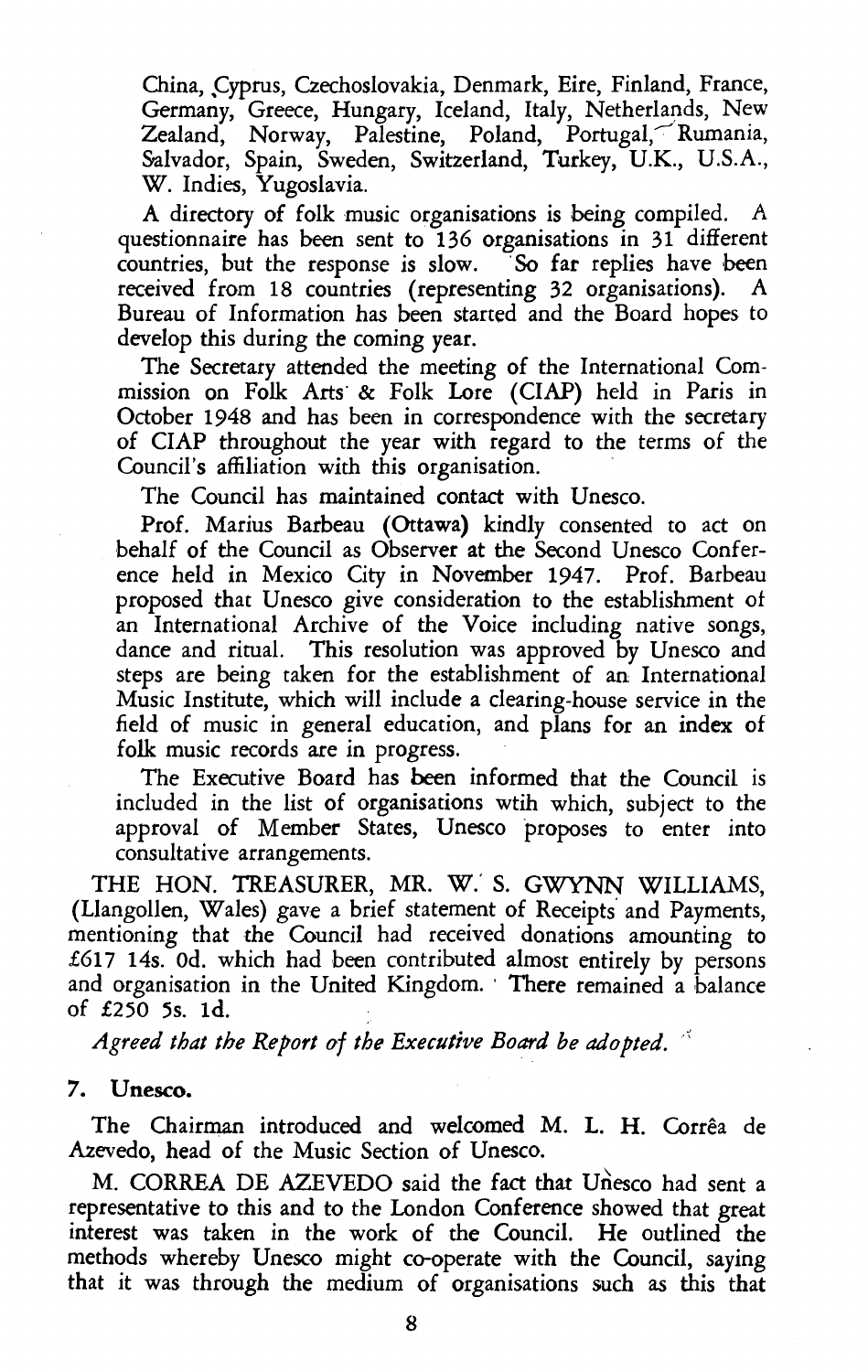Unesco hoped to carry out its objectives. He mentioned in particular that Unesco might seek the Council's help in planning Festivals, or in producing a catalogue of folk music records. Unesco hoped, also, that the Council would participate in the work of the proposed International Institute of Music. He further announced that the "Canadian Council for Reconstruction through Unesco" had instituted a number of scholarships for folk music research.

# **8. Proposed Alterations to the Constitution.**

THE HON. SECRETARY explained that under the terms of the Provisional Constitution it was necessary to include in the Agenda o. the Conference any proposed alterations to the Constitution. The proposals which appeared on the Agenda had been approved individually by the members of the Executive Board, but they had had no opportunity of discussing them until the meeting which had been held in Basle immediately prior to the Conference. That was why the recommendations of the Executive Board which she was about to place before the Conference did not always agree with the proposed alterations printed on the Agenda paper.

ARTICLE 1. Proposed Alteration :- Add "(Dance and Song)" after "Folk Music" and delete second sentence.

Miss Karpeles said the reason of the proposed alteration was that members of the public sometimes assumed that dance was not a form of music. The Executive Board had however agreed that rather than adopt a somewhat awkward title it would be better to try and educate the public by means of the Council's activities. It was therefore now proposed that Article 1 should remain as stated in the Provisional Constitution. AGREED  $AGREED$ .

ARTICLE 5A. Proposed Alteration: - Add "Public Institutions" after "National Committees."

It was now proposed by the Executive Board that Article 5A should remain as stated in the provisional Constitution. *AGREED.* 

ARTICLE 6B. Proposed Alteration: - Add "unless as the representative of their delegations."

After some discussion the Chairman put the proposed alteration to the vote. *CARRIED.* 

ARTICLE 10A. Proposed Alteration:— Substitute "twelve" for "ten." *AGREED.* 

ARTICLE 12. Proposed alteration:- Delete Article 12.

It was proposed by the Executive Board that Article 12 should be retained, but that the words " The Council may establish co-operation with international organisations " be substituted for "The Council<br>shall maintain close co-operation with other international shall maintain close co-operation with organisations.'' *AGREED.*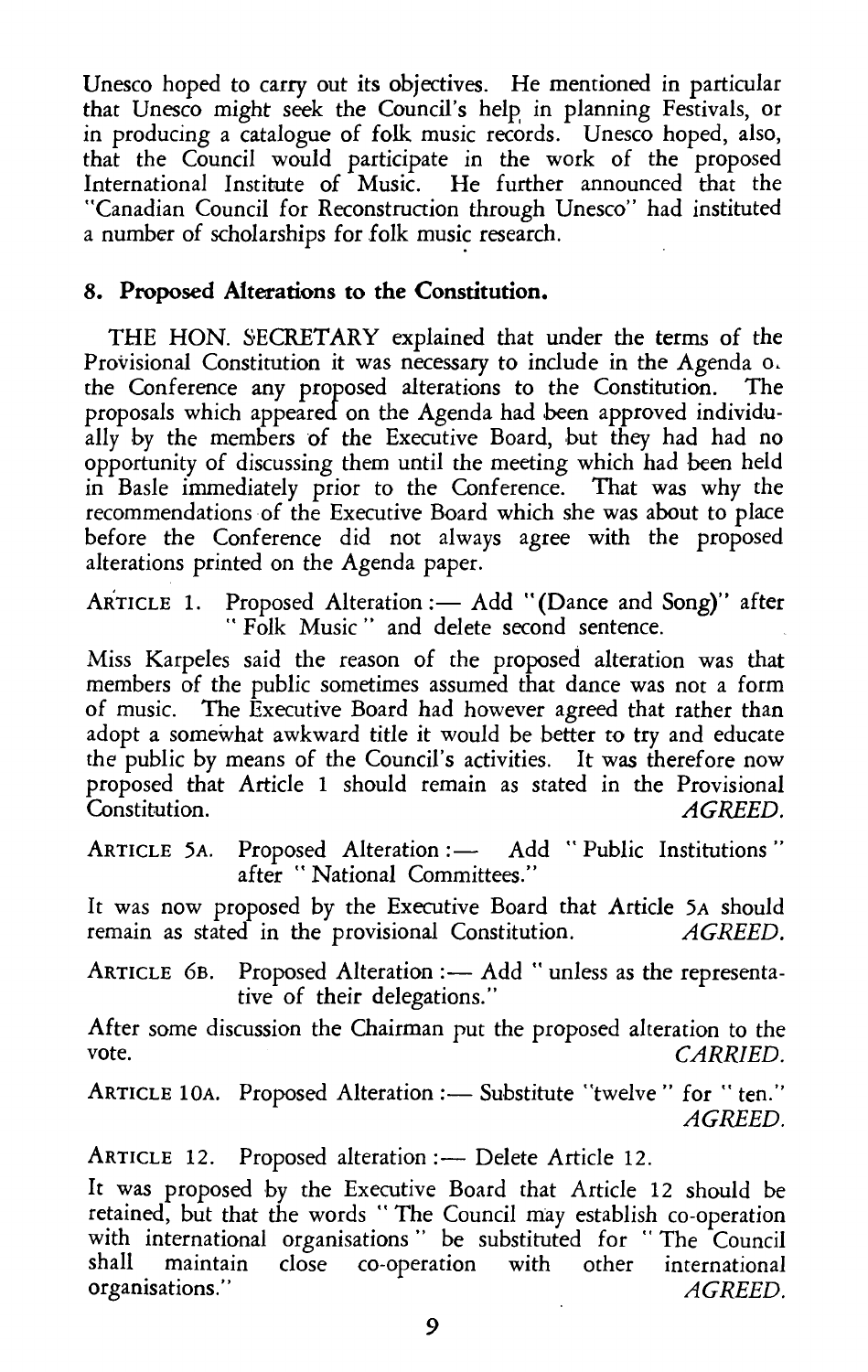PROPOSED. ADDITIONAL ARTICLE (to be included as Article 2 with re-numbering of subsequent Articles :

" AFFILIATION WITH THE INTERNATIONAL CoMMISSION ON FOLK ARTS AND FOLKLORE (ClAP)."

" The Council shall be affiliated to the International Commission on Folk Arts and Folklore (ClAP)."

Miss Karpeles reminded the Conference that this matter had been fully discussed at the meeting in London last September when the following resolution had been unanimously adopted: $\frac{1}{1}$ 

" This Conference resolves that the IFMC shall seek affiliation with CIAP, the terms to be agreed between CIAP and the Executive Board of the IFMC and to be brought before the next meeting of the Conference for ratification."

Throughout the year she had been in continuous correspondence with M. Foundoukidis, Secretary of ClAP. There was complete agreement in principle as to the desirability of affiliation, but some difficulty had been experienced in reaching a decision by correspondence as to the exact terms of affiliation. M:. Foundoukidis had been invited to discuss the matter in person with the members of the Executive Board but unfortunately he had been prevented from attending the meeting. He had instead sent proposals in which the main condition was "that the Council should accept the guidance of ClAP in all matters of scientific concern." The Board considered that this condition might place the Council in an ambiguous position and it was not accepted. Instead, the Board proposed the following text :

- (a) *In order to ensure the co-ordination of the activities of the Council with those of the International Commission on Folk Arts and Folk Lore (ClAP) and its affiliated bodies, the Council shall be affiliated to and shall seek the co-operation of ClAP.*
- (b) *ClAP shall be invited to appoint a representative to the Council.*

Miss Karpeles explained that this resolution, if adopted, would settle the general principle of affiliation but would leave the precise terms to be worked out in the light of future experience. This was, in fact, what M. Foundoukidis had himself proposed at one stage in the negotiations, giving it as his opinion that " texts are not so important in themselves : everything depends upon the spirit which animates them."

Article 2 as proposed by the Executive Board was *ADOPTED.* 

# 9. Adoption of Constitution.

It was proposed by Mr. Gwynn Williams (Llangollen) and seconded by Dr. Bake (Netherlands and London) :

*That the provisional Constitution as amended be adopted as the Constitution of the Council. CARRIED.*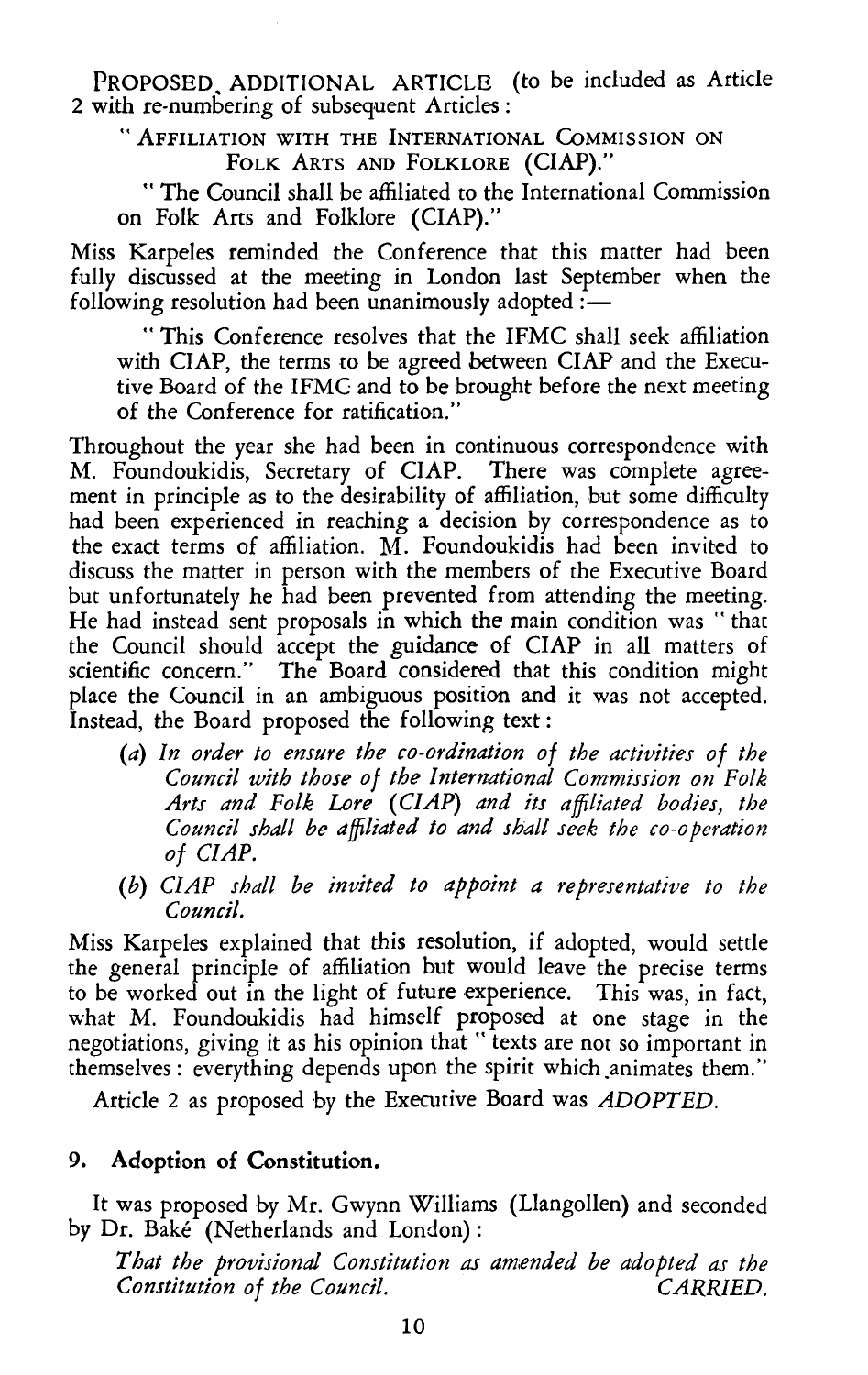# 10. Election of Officers and Executive Board.

In the absence of additional nominations, the following Officers and Members of the Executive Board were declared re-elected :

PRESIDENT : Dr. R. Vaughan Williams, O.M. (United Kingdom). VICE-PRESIDENTS : Mr. P. Lorenzen (Denmark).

Dr. A. Marinus (Belgium).

HoN. TREASURER: Mr. W. S. Gwynn Williams (United Kingdom).

HoN. SECRETARY: Miss Maud Karpeles (United Kingdom).

Executive Board:<br>(Brazil). Dr. O. M. Sandvik (Norway). Senhor Renato Almeida (Brazil). Dr. O. M. Sandvik (Norway).<br>M. Natko Devcic (Yugoslavia). Professor Artur Santos (Portugal). M. Natko Devcic (Yugoslavia). Professor Artur Santos (Port<br>Dr. Duncan Emrich (U.S.A.). Professor A. Adnan Saygun Dr. Duncan Emrich (U.S.A.). Professor A. Adnan Saygun Mr. Douglas Kennedy  $(U.K.)$ . Professor Laszlo Lajtha (Hungary). Dr. K. P. Wachsmann (E. Africa). Mlle. C. Marcel-Dubois (France). Miss Louise Witzig (Switzerland). Mr. Petro Petridis (Greece).

# TUESDAY, SEPTEMBER 14th. MORNING SESSION.

- 11. Paper by Prof. Dr. Solon Michaelidis (Limassol, Cyprus): Greek folk music with reference to its preservation and traditional practice.
- 12. Paper by Mr. Poul Lorenzen ( Arnum, Denmark) : The Revival of folk dance in Denmark.

### 13. Publication of Journal.

THE HON SECRETARY, introducing the subject, said that the publication of a Journal was primarily a question of finance. The recommendations of the Executive Board were as follows :

- (a) that provided sufficient funds were available a Journal should be published;
- (b) that it should at first be issued annually with supplementary bulletins and news-sheets which would be issued to members of the Council as occasion demanded ;
- (c) that its contents should include reports of Conferences, articles, reviews and digests, reports from Correspondents and general news;
- (d) that it should be published from the London Office and that it should at first be in the English language, except for articles in French which should be printed in their original language;
- (e) that it should be issued free to Srubscribers and sold to libraries and members of the general public at 10/- a copy, or the equivalent of 10/-.

It was hoped to be able to publish the first number early in 1949. *The recommendations of the Executive Board were accepted.*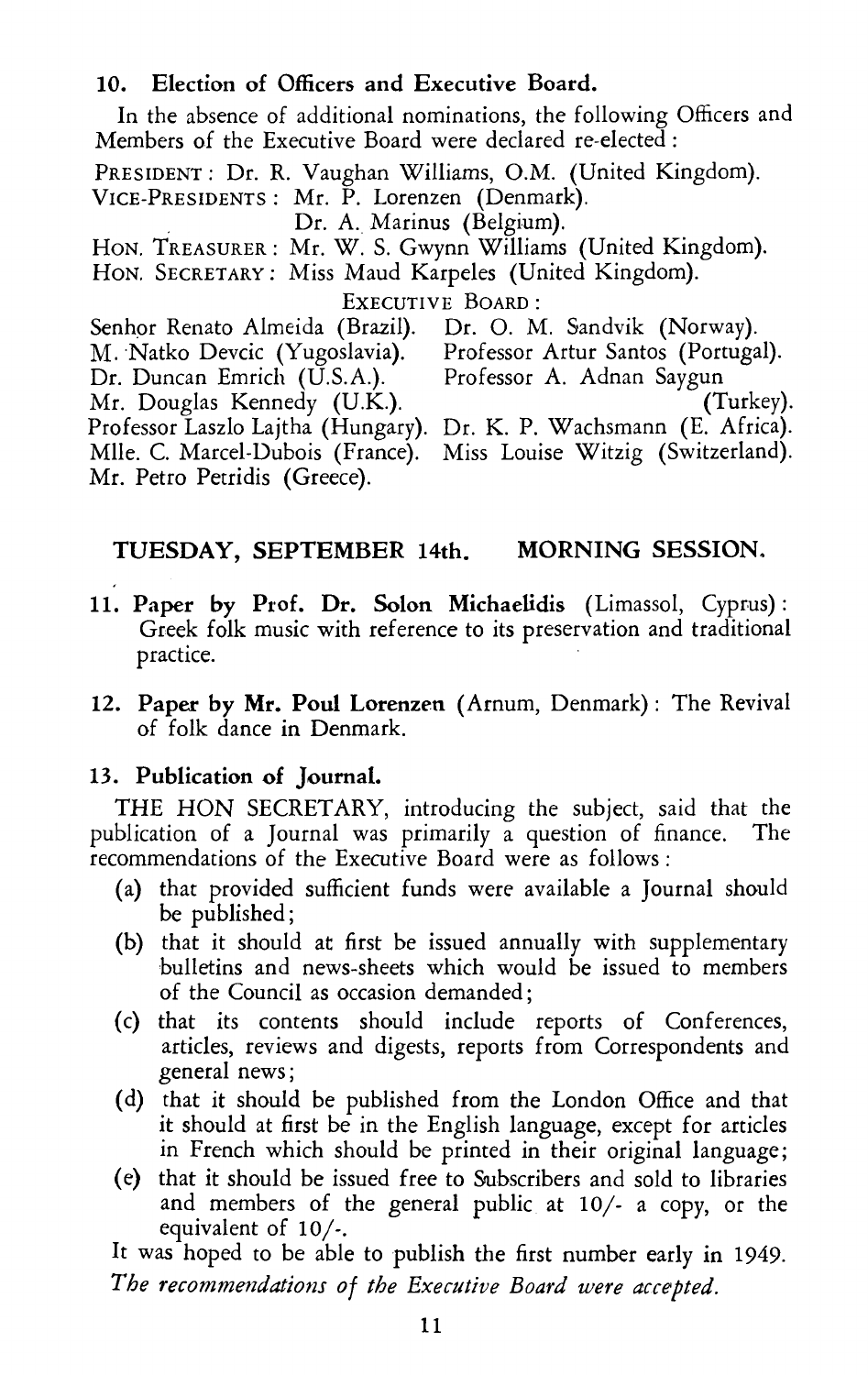# WEDNESDAY, SEPTEMBER 15th. MORNING SESSION.

- 14. Paper by Prof. A. Adnan Saygun (Ankara): The recording and notation of folk music.
- 15. Paper by Prof. Jaap Kunst (Amsterdam): The Cultural Background of Indonesian Folk Music.
	- NoTE: This paper was substituted for that of Professor L. LAJTHA (Budapest) who was prevented from attending the Conference.

NoTE : Consideration of (a) Manual for Collectors, and (b) International Song Book, was postponed until Friday afternoon.

# THURSDAY, SEPTEMBER 16th. MORNING SESSION.

- 16. Paper by Dr. A. O. Väisänen (Helsinki): Methods of the preservation and investigation of folk music.
- 17. Paper by Dr. Karel Vetterl (Brno): Folk Songs of East Czechoslovakia; methods of performance and notation.
- 18. Finance (See also No. 29).

### (a) Statement of Executive Board.

THE HON. TREASURER, MR. GWYNN WILLIAMS (Llangollen), gave an account of Receipts and Payments for the nine months ending on August 31st, showing a balance in hand of £250 Ss. ld. He pointed out that although in this first year  $£617$  14s. 0d. had been received in donations, many of these were in the nature of nonrecurring gifts by generous donors who wished to set the Council on its way. He urged upon the Conference the need of finding sources other than those in the United Kingdom, not only to enable the Council to carry out the projects proposed at this Conference but to ensure its survival after the present year. He had placed the accounts (see Appendix) in the hands of the Chairman and proposed their formal adoption. *CARRIED*. CARRIED.

#### (b) Budget.

THE TREASURER said that in addition to the balance of £250 about £150 was likely to be received in the coming year from the United Kingdom, all of which would be expended on administration and the first issue of the Journal. He further mentioned that if the Executive Board was to meet as a fully representative body, even annually, it would be necessary to create a fund to assist with travelling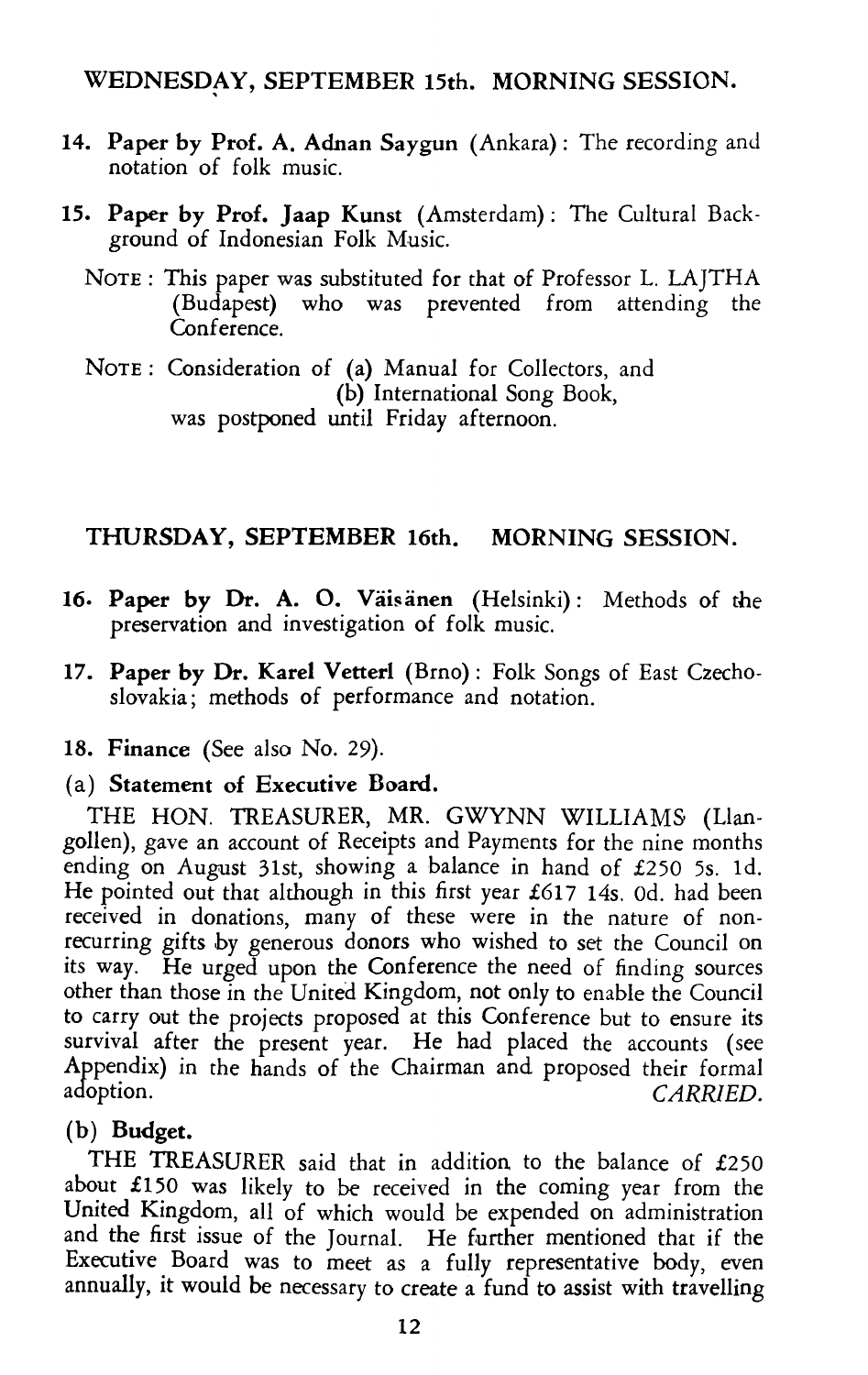expenses, as many of its members were now paying their own expenses. He hoped that this could be brought to the notice of the Governments concerned. He estimated that the Council must obtain a further £700 between now and the end of the next financial year if it was to survive as an active organisation, and we must look to sources outside the United Kingdom where hitherto practically all the money had been raised.

### (c) Subscriptions from delegations.

THE TREASURER suggested that each delegation should seek ways and means to raise at least £20 in their own countries as a minimum contribution and that they should aim at £50. This sum might be contributed by Governments or raised in small sums from interested individuals in the countries concerned. It was not enough to have vague promises and he hoped that each delegation would give a firm offer of the sum it proposed to raise so that the Executive Board could budget accordingly.

DR. MICHAELIDES (Limassol, Cyprus) pointed out that not all the delegates represented their Governments and felt it was better to rely on subscriptions from Correspondents and regular Subscribers to the· Council.

THE TREASURER replied that most of the money received in subscriptions from Correspondents and Subscribers to the Council would be used up in supplying them with the Journal to which they were entitled.

Delegates from the following countries offered guarantees of at least  $£20 :=$  Canada, Italy, Norway, Turkey, West Indies, and others said they would do all in their power to obtain grants from their Governments.

THE TREASURER suggested that a resolution from the Conference might be of assistance to delegates in approaching their Governments and that a letter from the Hon. Secretary embodying this resolution might be sent to each delegation.

THE CHAIRMAN then proposed the following resolution  $:$   $-$ 

*That the Conference empowers each delegation to seek to obtain in its own country a minimum sum of £20 towards the expenses of the International Folk Music Council in the coming year. CARRIED.* 

# (d) Subscribers·

THE HON. SECRETARY proposed on behalf of the Executive Board:

*That the minimum snbscription of Subscribers should be £1 sterling (or its equit'alent) per annum and that S.ubscribers should be entitled to receive a free copy of the annual Journal and supplementary bulletins and to attend all Festit,afs and Conferences organised by the Council. AGREED.*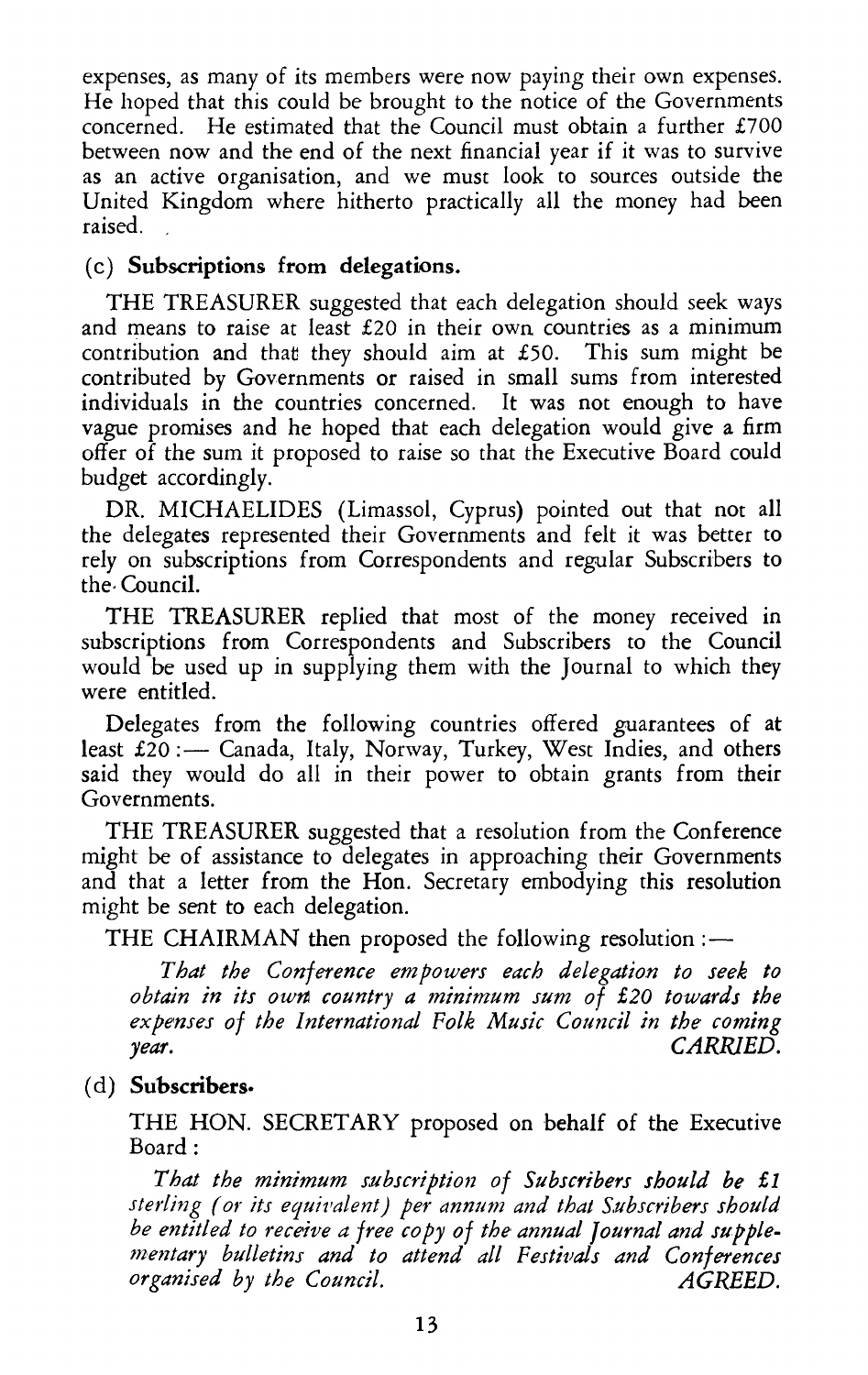- 19. Paper by Prof. Luigi Colacicchi (Rome) : Pianto delli Zitelle (The Lament of the Maidens).
	- NoTE : This paper was substituted for that of Prof. C. BRAILIOU (Geneva and Bucharest).
- 20. Paper by Prof. Sandor Veress (Budapest): Folk Music in Education.

### 21. International Festivals and the Next Meeting of the General Conference.

THE HON. SECRETARY explained that the Constitution required that the General Conference should meet at least once in every three years, hut the Executive Board was of opinion that in the early days whilst the Council was consolidating its position it would be undesirable to wait another three years before holding the next meeting. It was also felt that as soon as possible a practical demonstration of the Council's work should be given in the form of a Festival of folk dance and song.

The Board had been fortunate in receiving an invitation from *Ente Nazionale Assistenza Lavoratori* for a Festival to be held in Italy in 1949, probably from September lOth to 20th, the place to be decided later. Miss Karpeles proposed on behalf of the Board:

*That the invitation of E.N.A.L. to hold a Festival in Italy in 1949 be accepted, the programme and organisational details to b* · arranged in conjunction with the Council and that a meeting of *the General Conference be held in connection with the Festival. AGREED.* 

THE CHAIRMAN expressed the thanks of the Council to the Italian delegates for their generous invitation and confirmed that it was accepted with gratitude and unanimity.

THE HON. SECRETARY reported that the Board had received two further invitations : from the Caribbean Federation of Youth (W. Indies) and the University of Montreal (Canada). The Board had gone very fully into the possibilities and advantages of these two offers and recommended accepting the invitation of the University of Montreal. She therefore proposed on behalf of the Board :

*That the Conference records its gratitude to the Caribbean Federation of Youth and to the University of Montreal for their invitations and that it accepts in principle the invitation of the University of Montreal for a Conference to be held in Canada in 1950, for which the Executive Board is empowered to make*  further arrangements.

The bearers of the invitations were then invited to open the discussion on this proposal.

DR. CLAUDE CHAMPAGNE (Montreal) said that the University of Montreal would be prepared to make a big public event of the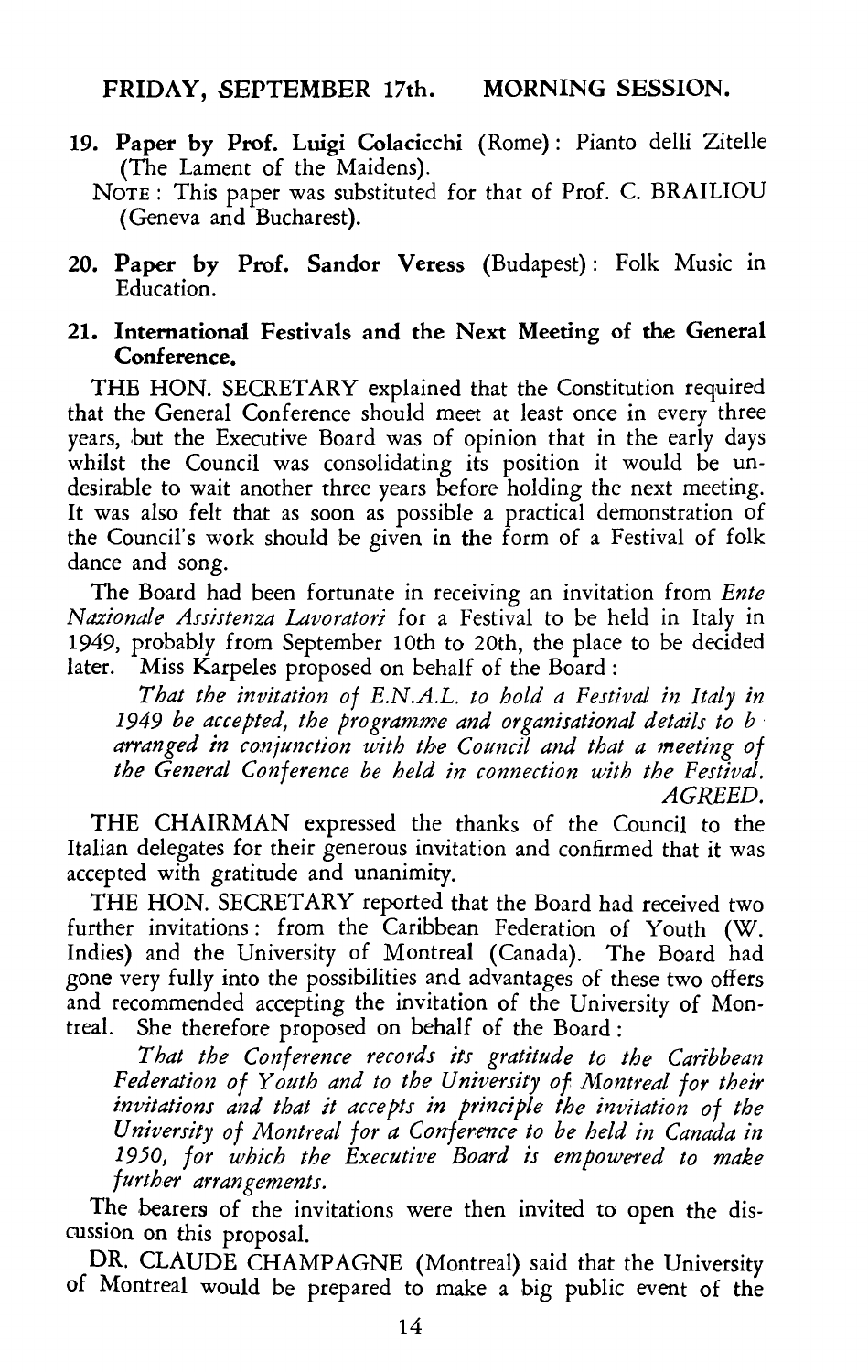Conference and in addition to offering full facilities for the meetings of the Council, it hoped to arrange concerts of music by composers influenced by the folk music of their countries. He realised that an international festival would not be practicable, but hoped that a regional festival might be held simultaneously with the Conference, and reminded members that Canada had three live folk traditions : British, French and Indian.

MR. EDRIC CONNOR (Trinidad) said that while the West Indies was a poor country in comparison with Canada, it too could offer suitable facilities for the Conference and would arrange a regional festival of West Indian and Latin-American dances and songs. He did not think that from a geographical point of view the West Indies was any more remote from Europe or the Western Hemisphere than Canada and stressed the advantages that his country would derive from the prestige of entertaining the Conference.

Mr. Connor then proposed the following amendment :

That with a view to finding out the locality most favourable to the Council, the Conference should postpone arriving at a *.decision until a later date.* 

This amendment was seconded by Mr. Shuldham Shaw (London). In the absence of several delegations it was agreed to postpone the vote until the afternoon session.

# FRIDAY, SEPTEMBER 17th. AFTERNOON SESSION.

### Festivals and Conferences (Continued).

DR. BAKE (Netherlands and London) said that the present discussion referred to a Conference in 1950 whereas Mr. Connor had mentioned the possibility of a regional festival. He proposed that the Council should consider holding a combined Festival and Conference in the West Indies at a later date and that the 1950 meeting in Canada should consist only of a Conference.

MR. CONNOR (Trinidad) said that personally speaking the invitation would remain open and he was prepared to withdraw his amendment. *Amendment WITHDRAWN.* 

THE CHAIRMAN then put the resolution of the Executive Board to the Conference. *CARRIED.* 

He proposed a further resolution: $-$ 

*That the Council shall endeavour to hold a Festival in Trinidad in 1952. CARRIED.* 

# 22. Bureau of Information.

MISS KARPELES said that the development of a bureau of information was allied to the publication of a Journal. A helpful memorandum had been received from DR. WACHSMANN (Uganda) in which he recommended the formation of an 'Observer Corps.' Their duty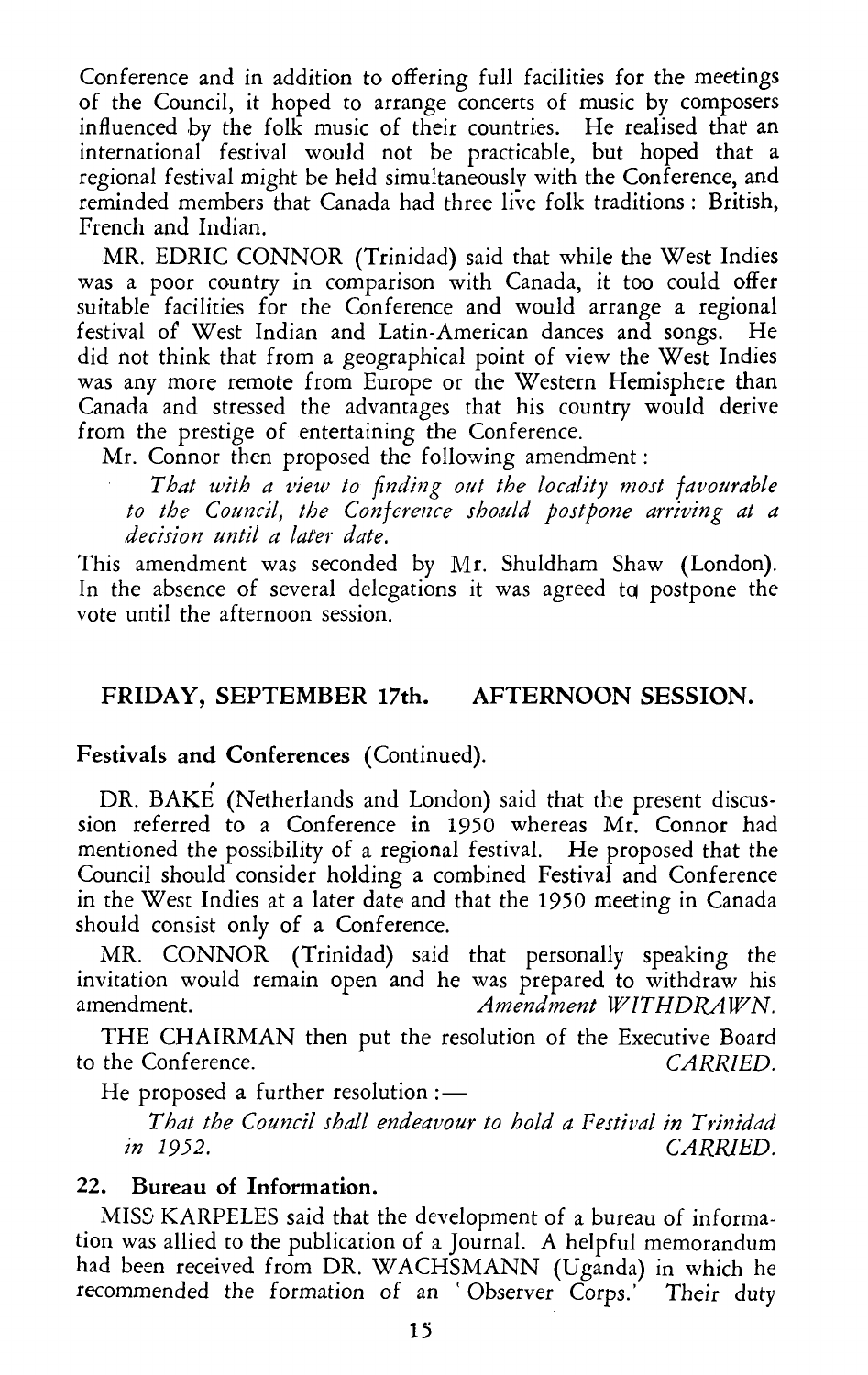would be to supply information concerning publications, including articles in periodicals, and to report on the activities of folk music organisations and individual experts. Miss Karpeles hoped that the Council's Correspondents would regard themselves as Observers in this sense.

# 23. Directory of Folk Music Organisations.

THE HON. SECRETARY referred to the questionnaire that had been circulated. She suggested that when sufficient information was available the Directory should be published, if possible in collaboration with ClAP.

# 24. Manual for Collectors.

THE HON. SECRETARY reported that the Executive Board had not reached a definite conclusion on this matter but would like the Conference to give a clearer idea of what was needed. There were two categories of collectors: (1) the experts for whom a manual would hardly be necessary though they might welcome a pooling of experience; and (2) the amateurs-a large body of people doing valuable work for whom some guidance in the form of a manual might be given by the "experts."

Miss Karpeles suggested that the discussion should concentrate on the needs of the " amateur." There were already manuals in existence, and she thought that care should be taken not to duplicate work already done in this field.

MR. SHULDHAM SHAW (London) suggested that amateurs should send in a note of the difficulties they experienced.

MR. COLLINSON (London) asked that information regarding recording machines should be made available.

PROF. COLACCICHI (Rome) thought it was preferable to have " centres of collection," to which the amateur could send information of his discoveries and from which expert collectors with proper equipment could be sent out.

MISS KARPELES objected that this would not entirely meet the case. It was well known that in the work of collecting the personal element was an important factor and a friendly contact established by an amateur might be lost by awaiting the arrival of an expert.

THE CHAIRMAN summed up the discussions by saying that the amateur should not be discouraged, but at the same time he should not be left to work alone.

MISS KARPELES said that if the Conference agreed to the preparation of a manual, it would need someone to collate the material that already existed and to collect advice from experts on the subject. She suggested that Dr. Bake be asked to undertake this.

THE CHAIRMAN then proposed:

*That the Conference sho.uld invite Dr. Bake to undertake the preparation of a manual for collectors in collaboration with the Executive Board.* AGREED.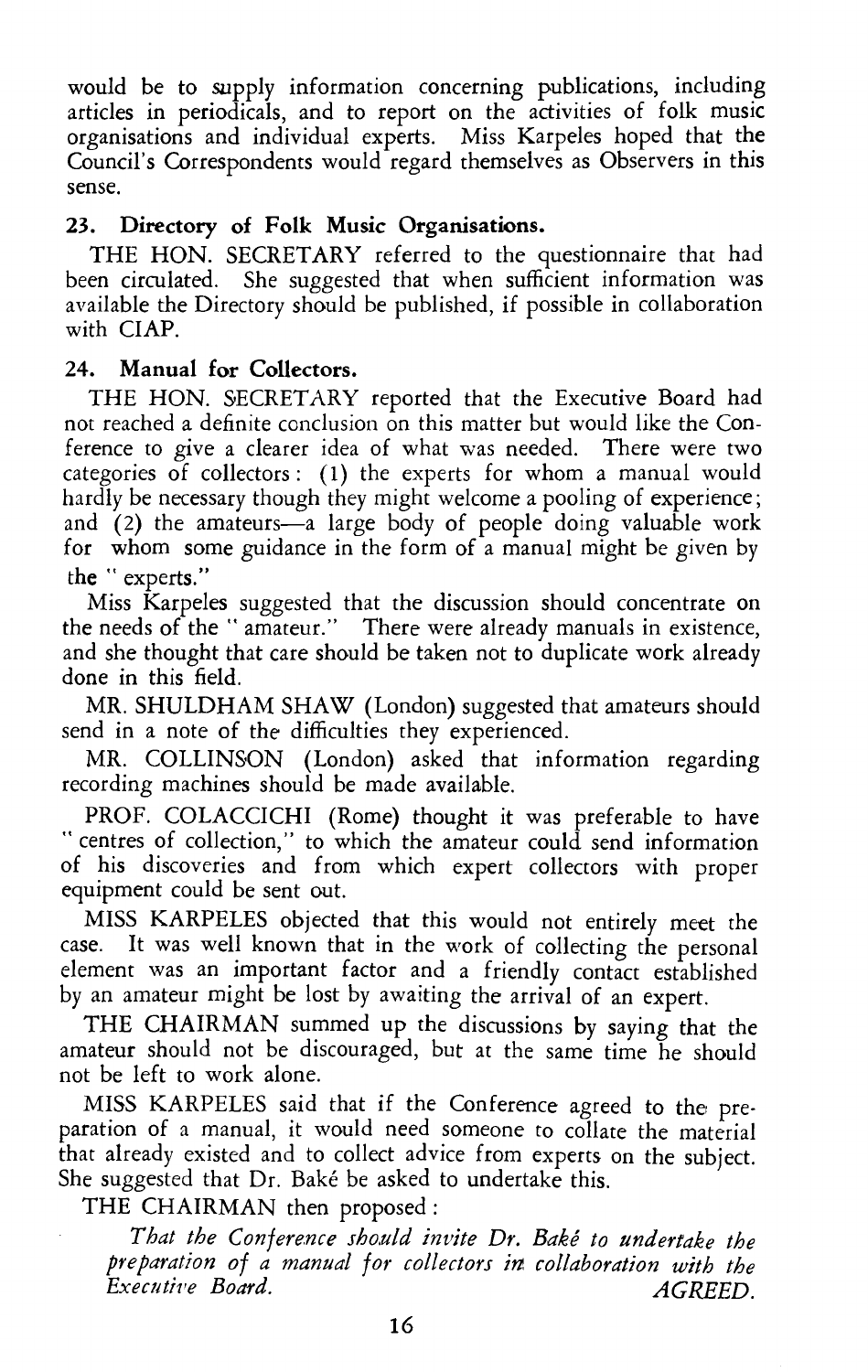# 25. International Song Book.

DR. MICHAELIDES (Limassol, Cyprus) suggested that a sub-committee be appointed to study the question of an International Song Book and report to the next Conference.

MR. GWYNN WILLIAMS (Llangollen) asked if the idea was for the Council to produce a volume or for each country to publish a selection in an agreed format.

PROF. VERESS (Budapest) said that an interational publication would be most suitable for certain types of songs that were truly international such as Ballads, Christmas songs, etc.

MR. HELGASON (Reykjavik) said that he would welcome a book of songs printed in the language of the original as it was his experience that young people liked to sing songs in different languages.

THE CHAIRMAN thanked the members for their suggestions but reminded the Conference that such a project was dependent on funds being available. He proposed :

*That the matter be left to the Executive Board. AGREED.* 

# 26. -Proposed Meeting of Experts.

THE HON. SECRETARY reported that arising from proposals that had been made during the course of discussion on papers presented to the Conference, the Executive Board proposed the following resolution:

*That Unesco be asked to call a meeting of experts to consider methods of the recording and notation of folk music and to further its comparative study on a regional basis.* 

MISS DE ZOETE (London) asked if this was meant to include folk dance.

MISS KARPELES thought that if folk dance were included it would probably be necessary to ask for a second meeting of folk dance experts.

PROF. VERESS (Budapest) said that the recording of folk dance was undoubtedly not so far advanced as that of instrumental music and song. He contended that the only scientific method of recording folk dance was by means of sound films. He agreed that the folk dance experts should meet.

THE CHAIRMAN put the resolution to the meeting with the addition of the words: " and folk dance." CARRIED.

#### 27. Co-option to the Executive Board.

THE HON. SECRETARY announced the eo-option (under Article lle) of Dr. Solon Michaelides to the Executive Board.

# 28. Freiburg Folk Song Archives.

MISS KARPELES asked leave to raise a subject, not on the Agenda. This referred to the German Folk Music Archives at Freiberg *ijB.,* the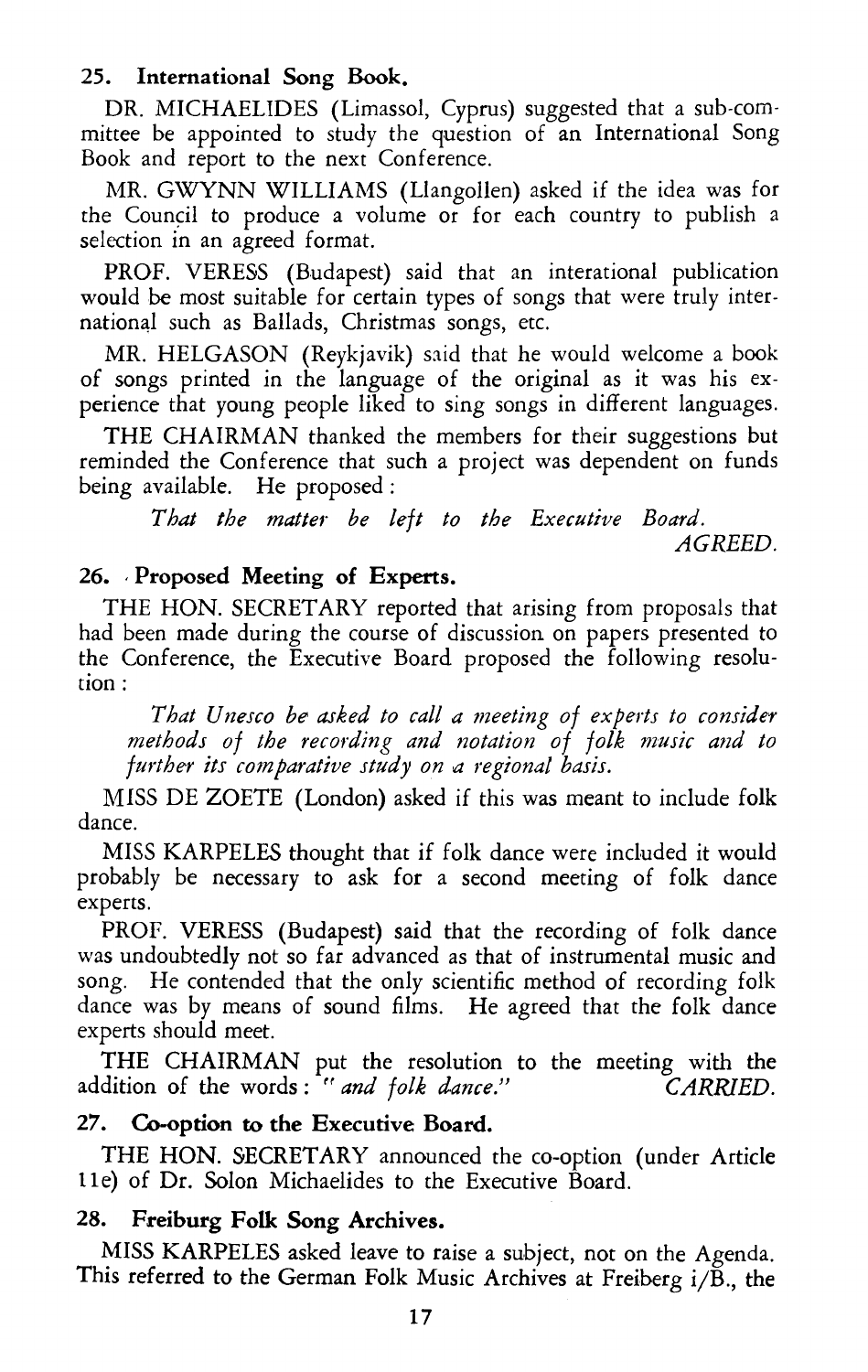work of whose Director, Dr. John Meier, was well known. She herself was hoping to visit the Archives before her return to England and in addition to taking with her the good wishes of the Council she wished to propose the following resolution :

That the I.F.M.C. desires to place on record its appreciation *of the va!Jtable work that has been done by the German Folk Music Archives in the comparative study of folk song as u·ell as in the collection of German folk songs.* 

*Furthermore, the Council wishes to bring to the notice of all who are interested the difficult situation of the Archives and its*  urgent need of assistance in order that it may continue its *important activities.* 

PROF. ALTWEGG (Basle), seconding the resolution, said that, in fact, the German Archives represented a "regional committee" as suggested at this Conference and spoke warmly of the work done by the Archives.

THE CHAIRMAN, in putting the resolution to the Conference, said that already the Swiss friends of the Archives had given them much assistance during the war. *The resolution was CARRIED.* 

### 29. Finance (see also No. 18).

MR. COLLINSON (London) raised a point on Finance. He felt that too much emphasis had been laid on the subscription of £20 from delegations and urged members not to forget that this was a minimum and would not in reality produce the  $£700$  required by the Council in the coming year. He suggested that the difference between £20 and £50 was not a serious matter in connection with a Government grant.

DR. CHAMPAGNE (Montreal) asked if the proposed £50 was to be an annual subscription or a single payment.

THE HON. TREASURER replied that he welcomed Mr. Collinson's observations and added that the subscription of "at least  $£20$ " was intended to be an annual subscription.

MR. SHIELDS (Aberdeen) suggested that the Executive Board should embody in a letter to members the various projects, aims and objects of the Council which would strengthen the hands of delegates when applying for Government aid.

### 30. Appointment of Vice-Chairman.

DR. LORENZEN (Arnum, Denmark) announced that the Executive board wished *to propose Prof. CHERBULIEZ de SPRECHER as a Vice-President of the Council. AGREED with acclamation.* 

# 31. Votes of Thanks.

PROF. KUNST (Amsterdam) thanked the Swiss organisations on behalf of the Netherlands Government and of the entire Conference for the wonderful hospitality they had accorded to the Conference during the week. He said that such Conferences had uses other than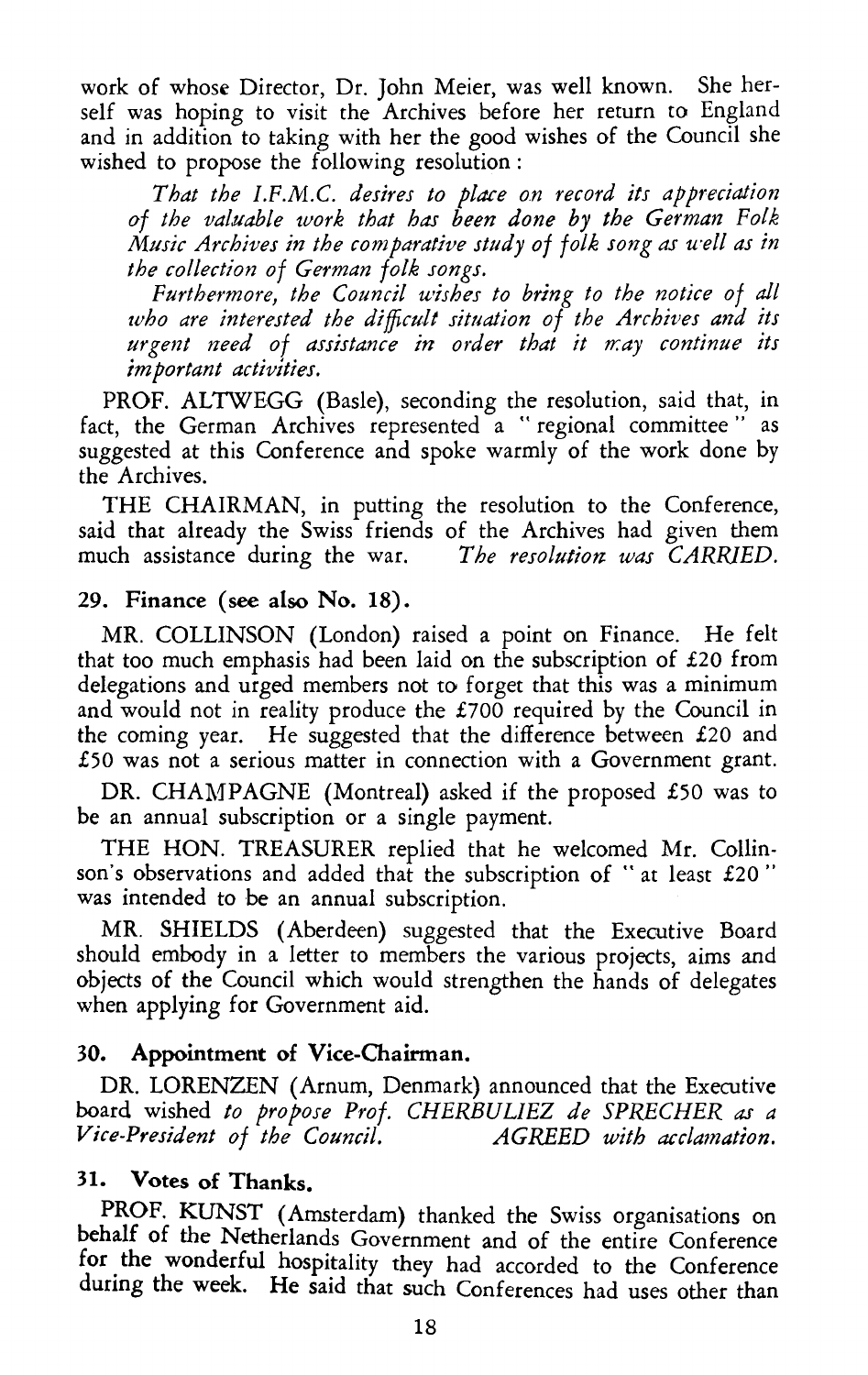the actual deliberations which took place there, in that they afforded an oral exchange of views between persons who might otherwise know each other only through their published works. They acted as a clearing-house for ideas and the promotion of international goodwill and understanding. A Conference such as this was of particular importance as it was concerned with an art that was rapidly vanishing and it was essential that its study should be advanced as efficiently as possible. He felt that this Conference had already achieved much and hoped that it was the first of a long series.

Proft. Kunst concluded by proposing a vote of thanks to the Chairman, Prof. Cherbuliez, who had so well succeeded in welding all the members into one large family.

THE CHAIRMAN thanked the Council for the honour they had ~done him in appointing him a Vice-President of the Council. He in his turn would wish to thank all those individuals and organisations who had done so much to make the Conference a success. In particular, he would mention Miss Karpeles, the Hon. Secretary, who merited the gratitude of everyone.

The Chairman then proposed votes of thanks to the following :to Dr. Lorenzen (Vice-President), Mrs. Penn (Recorder), and Mile. Hohenemser (Interpreter); to the Société Suisse des Traditions Populaires, with its President, Dr. Baumann and its former Director, Prof. Altwegg; to the Federation Suisse des Costumes Traditionelles, with its President, Dr. Laur, and its representative, Mile. Witzig: to Dr. Bühler, Director of the Museum of Folk Lore : to the Government of the Canton of Basle-Ville for the Reception to the delegates : to M. and Mme. Krayer-Laroche, to whose house the Executive Board was invited : and to Mme Meidinger and Mme Fuchs-Meidinger, for their hospitality at Schloss Wartenfels.

In addition, the Chairman thanked all those who had given lectures and speeches and taken part in the discussions. He congratulated all the delegates for their spirit of idealism and "entente cordiale." He felt that there was no truer way to promote international understanding than to study, respect and admire each other's national qualities and cultures.

Prof. Cherbuliez concluded by thanking the Council for having appointed him Chairman of the Conference and wished everyone a happy return to their homes.

PROF. NATALETTI (Rome) wished the Conference "au revoir," till 1949 in Italy.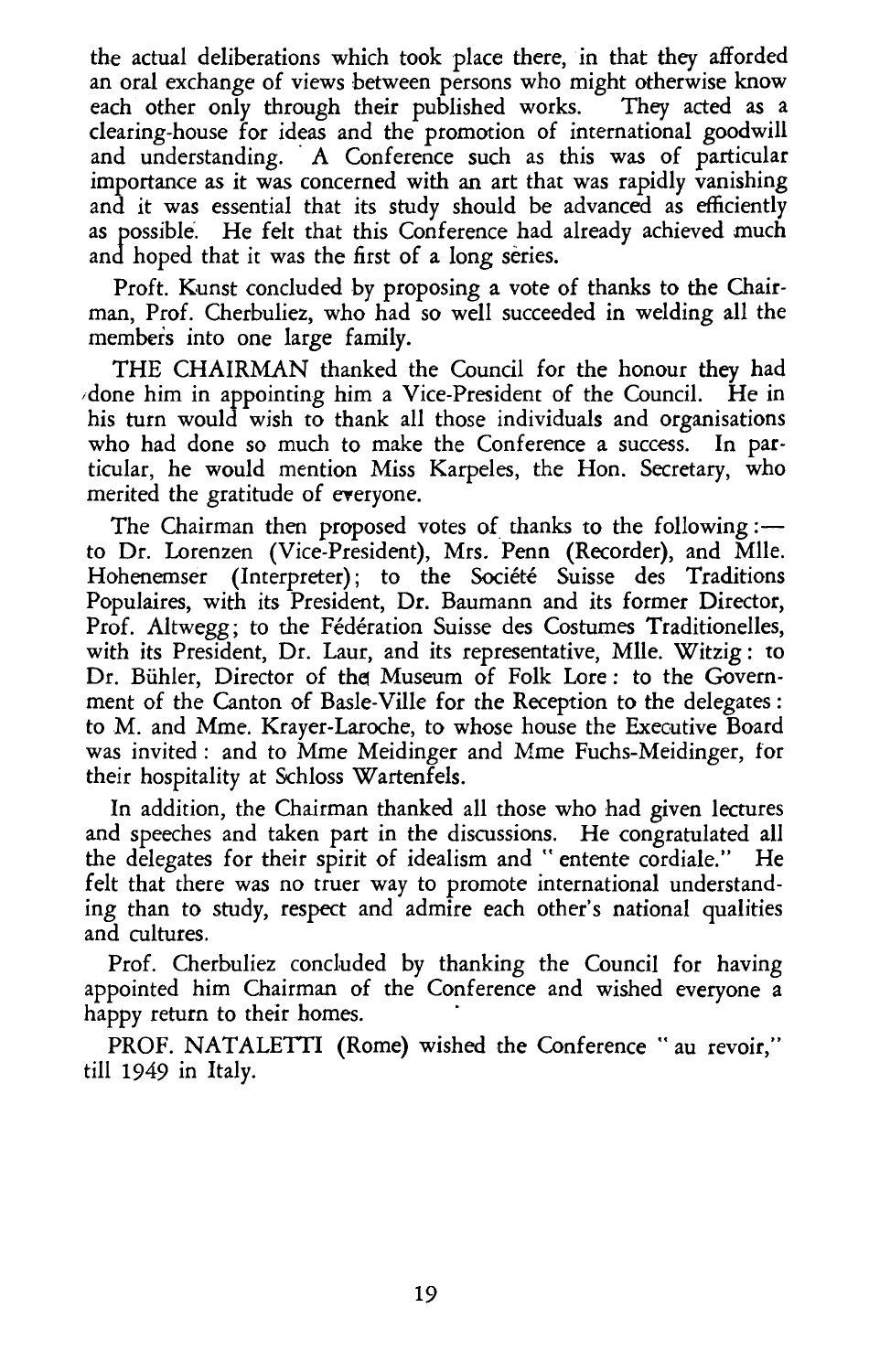#### PAPERS PRESENTED BUT NOT READ.

The following papers were presented to the Conference but were not read: $-$ 

- Prof. F. Brassard (Quebec): La Cueillette des Chansons.
- Prof. M. R. Gazimihal (Ankara): Essai d'une bibliographic du folklore musical en Turquie.
- Dr. Edith Gerson-Kiwi (Palestine): Towards an exact transscription of tone-relations.
- Prof. Raina Katzarova (Sofia): Méthodes de présérvation et de renaissance du folklore musical.
- Mlle. C. Marcel-Dubois (Paris): La recherche et le maintien de la tradition musicale populaire française.
- Maestro Giorgio Nataletti (Rome) : Musical Folk Lore in Italy from 1918 to the Present Day.
- Madame Humbert Sauvageot (Paris) : The Exchange of Recordings.

Reports on folk music activities were received from :-

Prof. Y. Heikel (Helsingfors), for Swedish Finland;

Miss Renske Nieweg (Amersfoort), for the Netherlands.

#### EVENING LECTURES.

The following lectures, which were open to members of the public, were given: $-$ 

Tuesday, September 14th.

Prof. Dr. S. Baud-Bovy (Geneva): La chanson cleftique.

Prof. Dr. Alfons Maissen (Loire): La chanson populaire, religieuse et profane retoromanche.

Thursday, September 16th.

Dr. Arnold Bake (London and Netherlands): Indian Folk Dances.

Prof. Dr. A. E. Cherbuliez de Sprecher (Zurich): Le cor des alpes et la chanson populaire.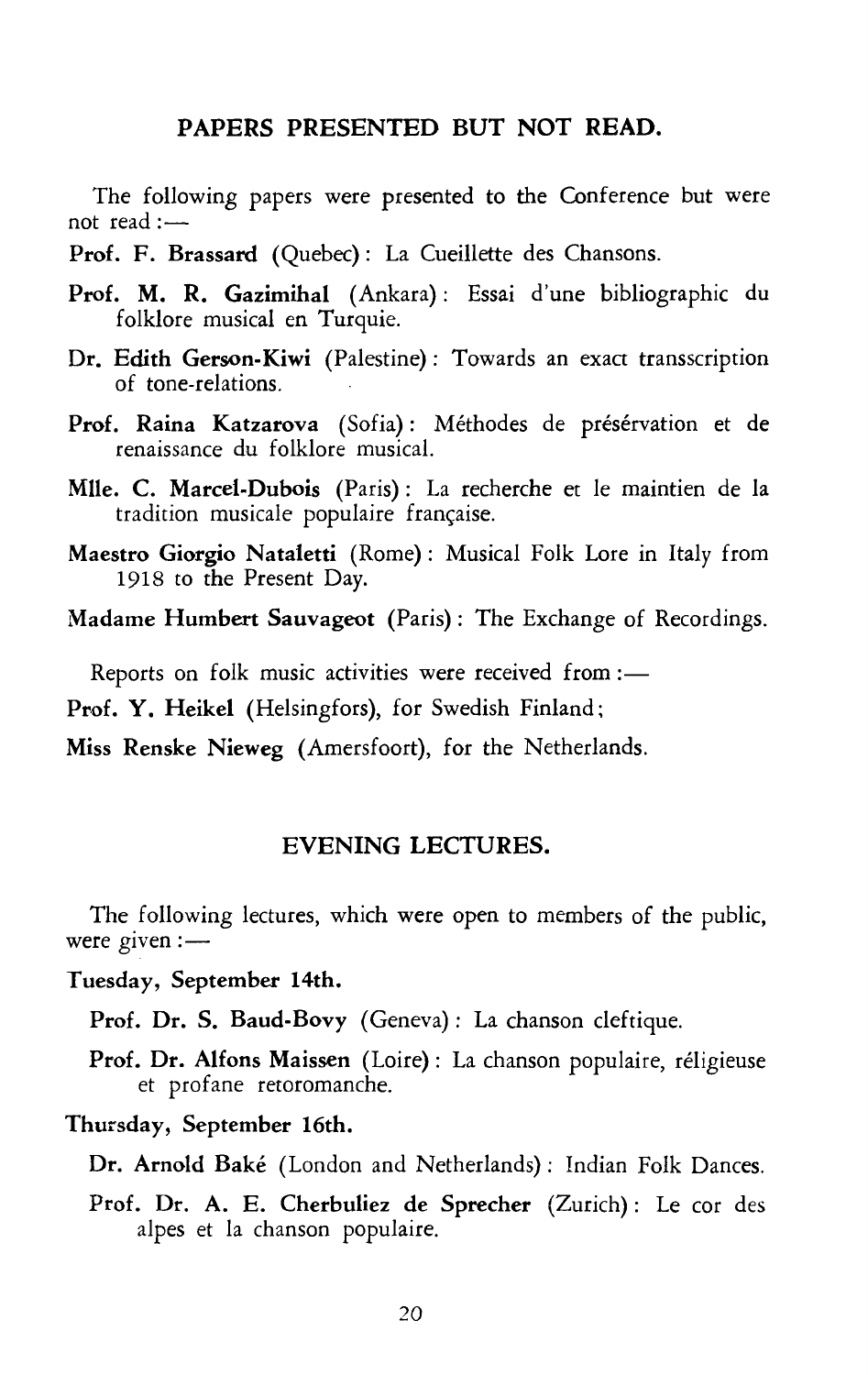### RECEPTIONS AND EXCURSIONS.

#### Monday, September 13th.

Reception by the Société Suisse des Traditions Populaires and the Federation des Costumes Suisses.

# Tuesday, September 14th.

Tour of Basle.

#### Wednesday, September 15th.

Reception at Schloss Wartenfels by invitation of Frau Meidinger and Frau Fuchs Meidinger.

### Thursday, September 16th.

Reception by the Government of the Canton of Basle.

### Friday, September 17th.

Informal meeting for tea and the exchange of songs.

#### Saturday, September 18th.

Whole day excursion to the Bernese Oberland.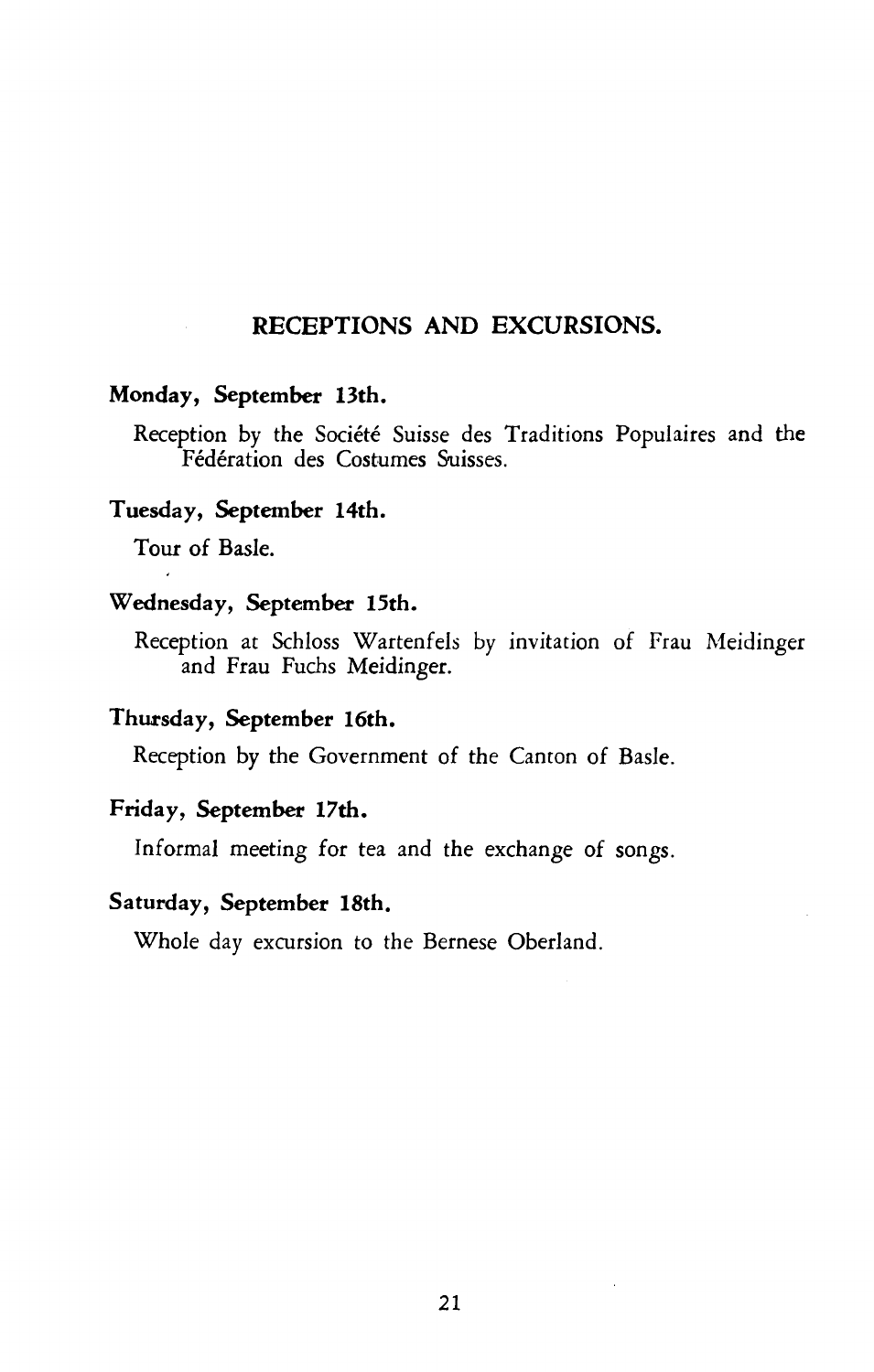# **APPENDIX**

# **FINANCIAL STATEMENT**

**December 1st 1947-August 31st, 1948 (9 months)** 

|    |           |           | <b>RECEIPTS</b> |          |            |                |           |  | <b>EXPENDITURE</b>         |          |                    |     |           |           |         |             |
|----|-----------|-----------|-----------------|----------|------------|----------------|-----------|--|----------------------------|----------|--------------------|-----|-----------|-----------|---------|-------------|
|    |           |           |                 |          |            |                | $f$ s. d. |  |                            |          |                    |     |           | £         | s. d.   |             |
| 22 | Donations | $\ddotsc$ | $\cdots$        | $\cdots$ | $\dddotsc$ | 617 14 0       |           |  | Administration             | $\cdots$ | $\cdots$           |     | $\ddots$  | 291       |         | $3 \quad 0$ |
|    |           |           |                 |          |            |                |           |  | Travelling Expenses        |          |                    |     | $\ddotsc$ |           | 76 5 11 |             |
|    |           |           |                 |          |            |                |           |  | Balance:                   |          |                    |     |           |           |         |             |
|    |           |           |                 |          |            |                |           |  | General $A/c$              |          | $£222$ 9 0         |     |           |           |         |             |
|    |           |           |                 |          |            |                |           |  | Office $A/c$<br>$\sim$ 111 |          | $25\quad 6\quad 4$ |     |           |           |         |             |
|    |           |           |                 |          |            |                |           |  | Cash<br>$\ddotsc$          |          |                    | 299 |           |           |         |             |
|    |           |           |                 |          |            |                |           |  |                            |          |                    |     |           | 250       |         |             |
|    |           |           |                 |          |            | £617 14 $\,$ 0 |           |  |                            |          |                    |     |           | £617 14 0 |         |             |
|    |           |           |                 |          |            |                |           |  |                            |          |                    |     |           |           |         |             |